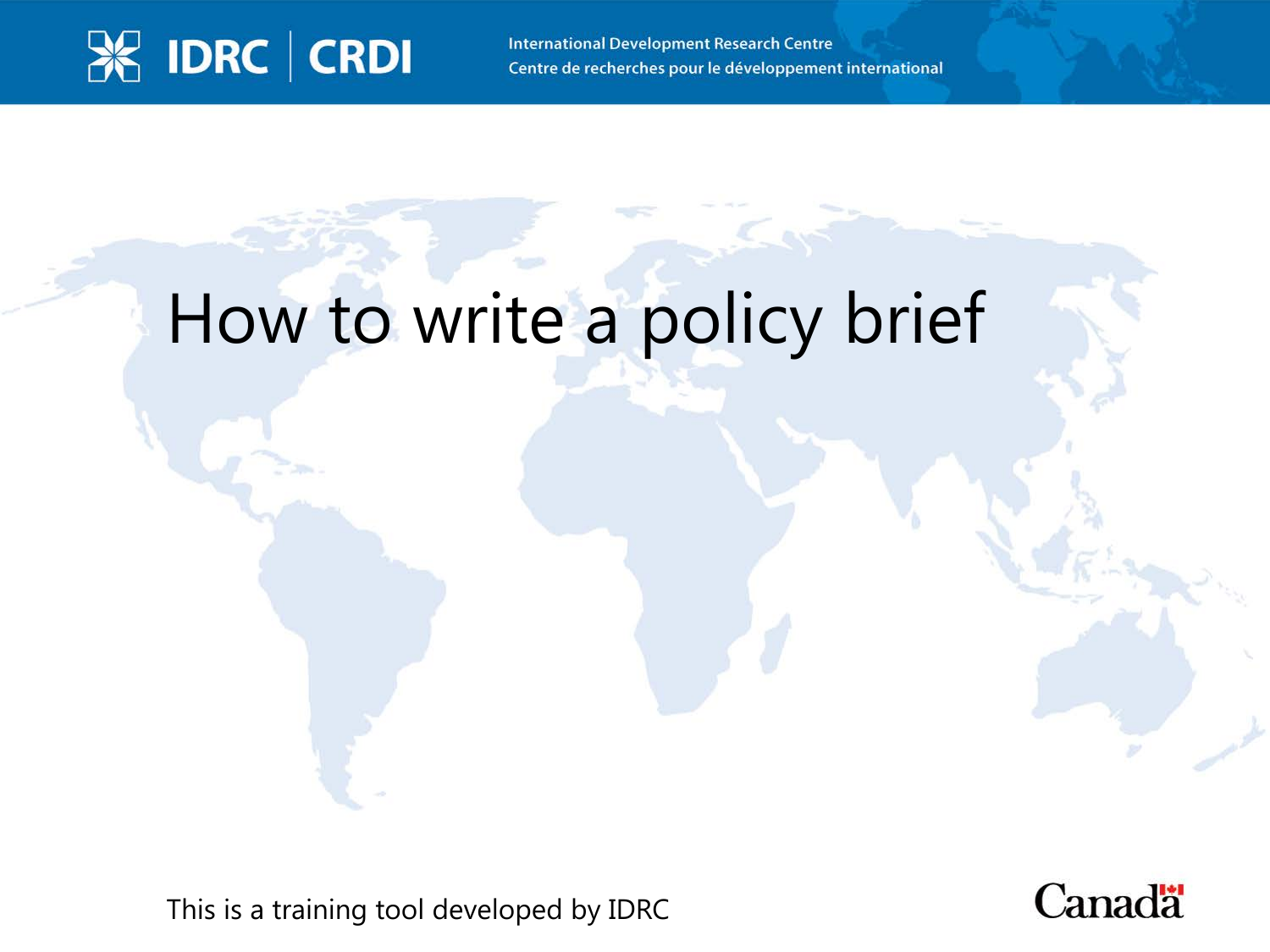## **Topics**

- Planning your policy brief p. 3-12
- Policy brief template p. 13-26
- Designing the brief p. 27-34
- Checking your work p. 35-36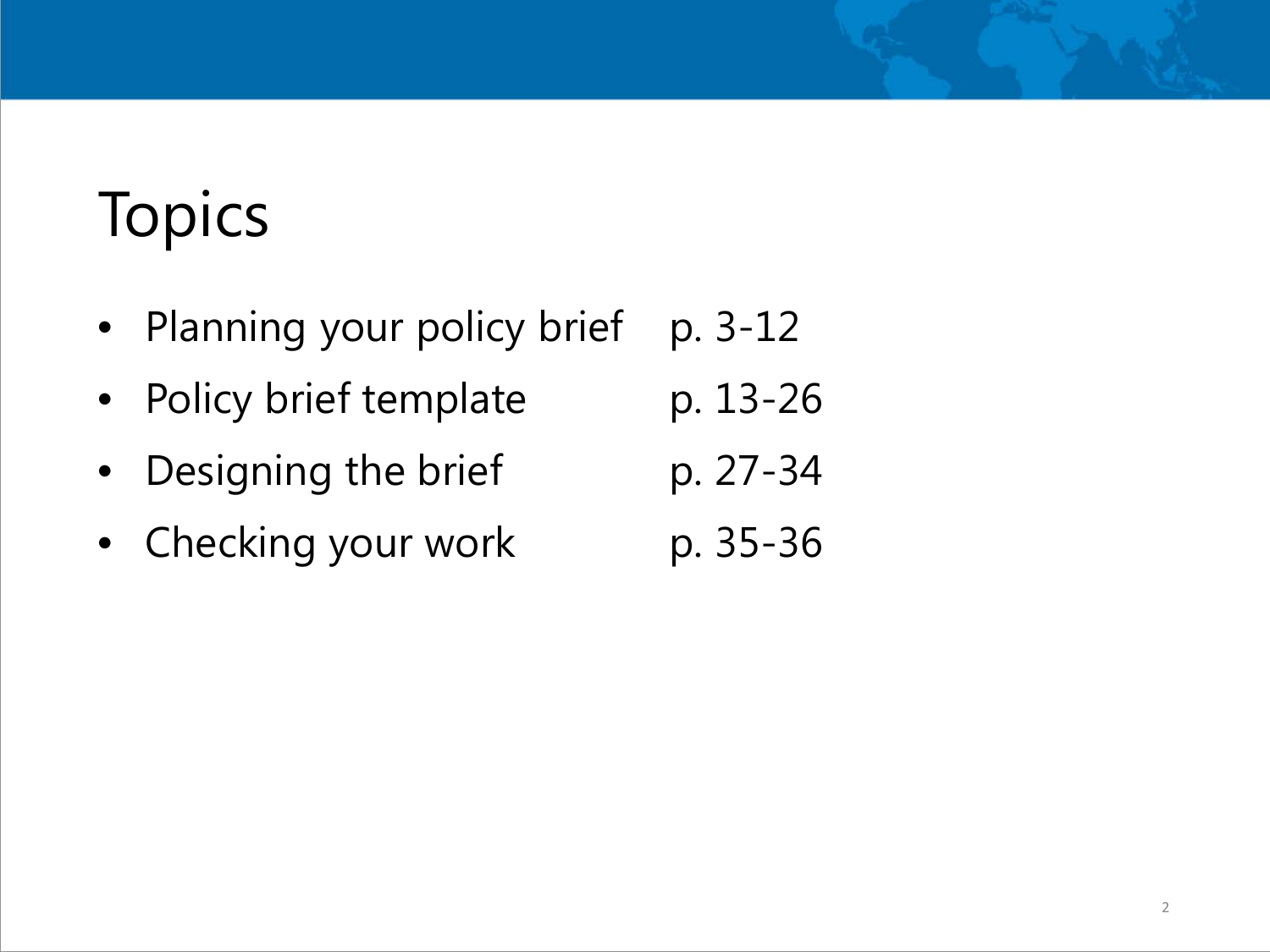# Planning your policy brief

post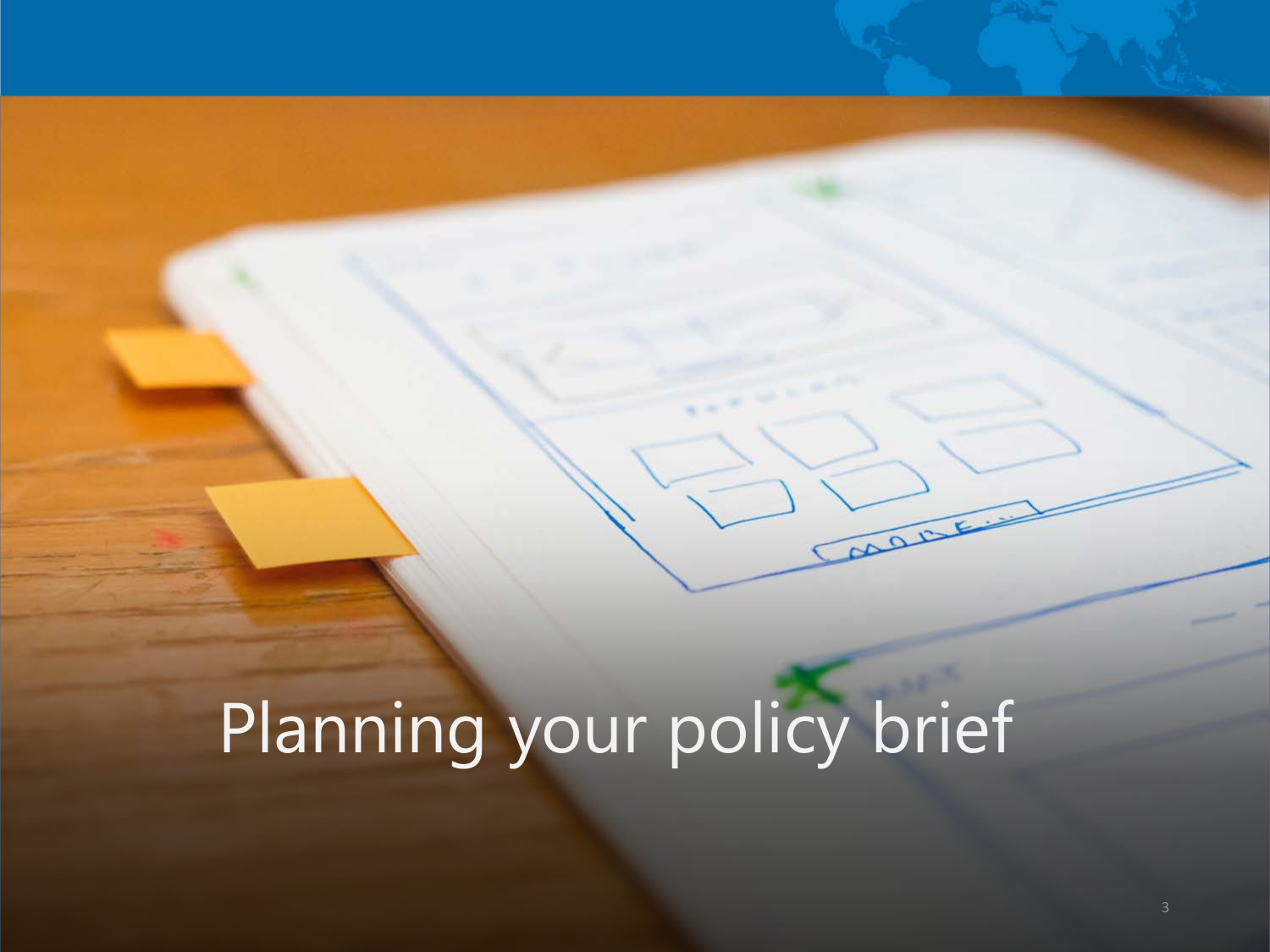#### What is a policy brief?

- A short document that presents the findings and recommendations of a research project to a nonspecialized audience
- A medium for exploring an issue and distilling lessons learned from the research
- A vehicle for providing policy advice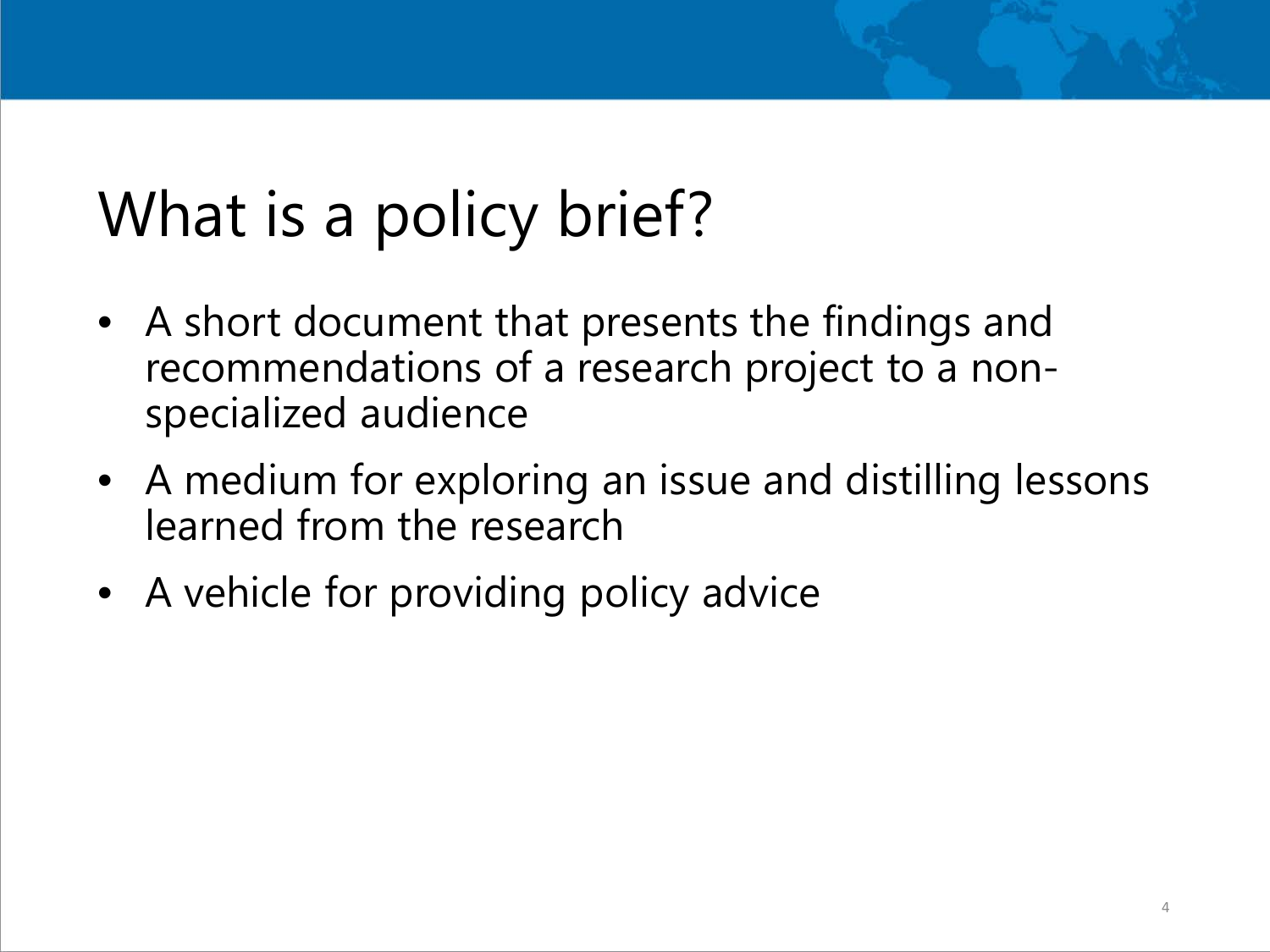#### Work within parameters

A policy brief is:

- A stand alone document
- Focused on a single topic
- No more than 2-4 pages (1,500 words)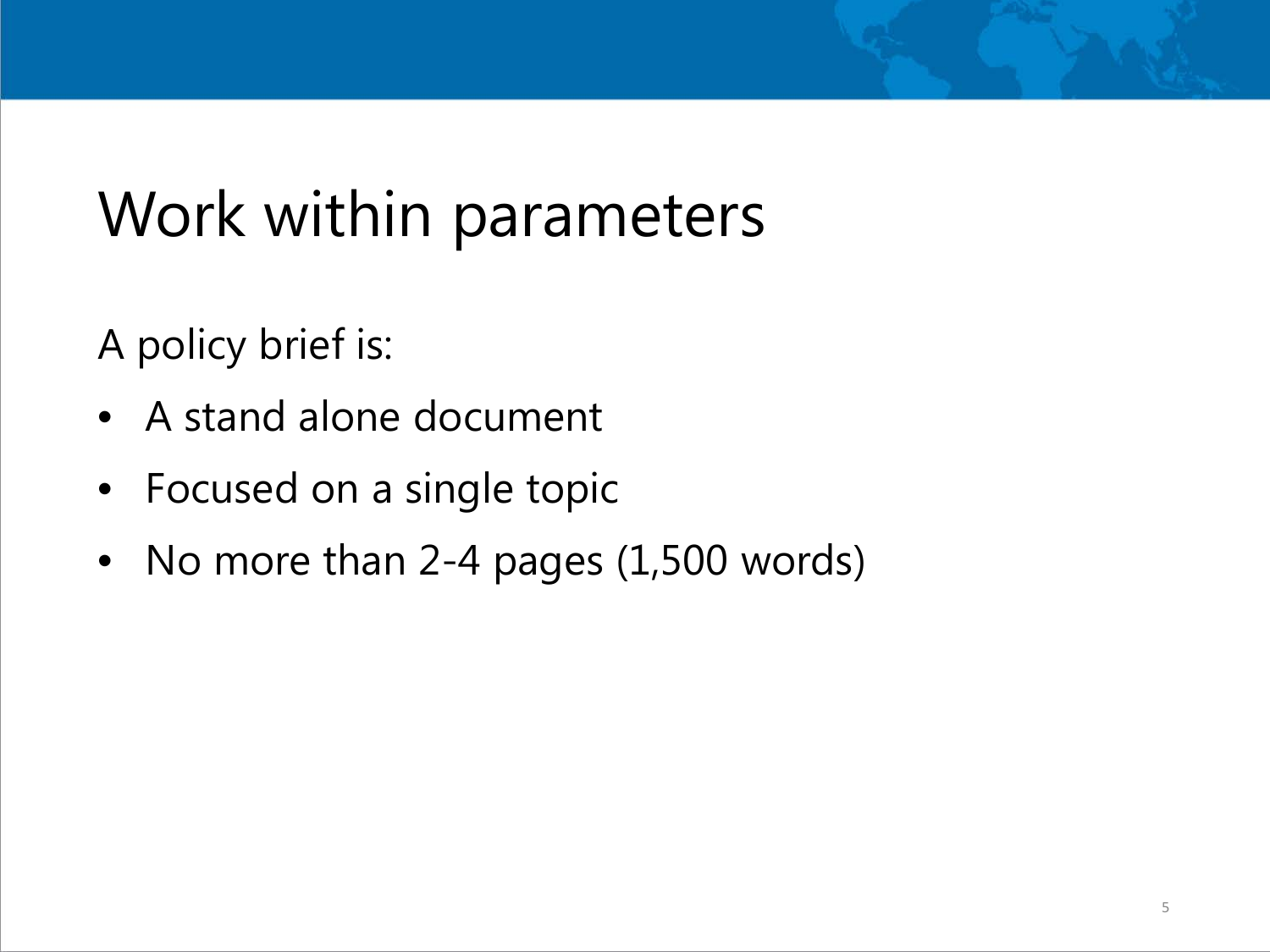## Writing for your audience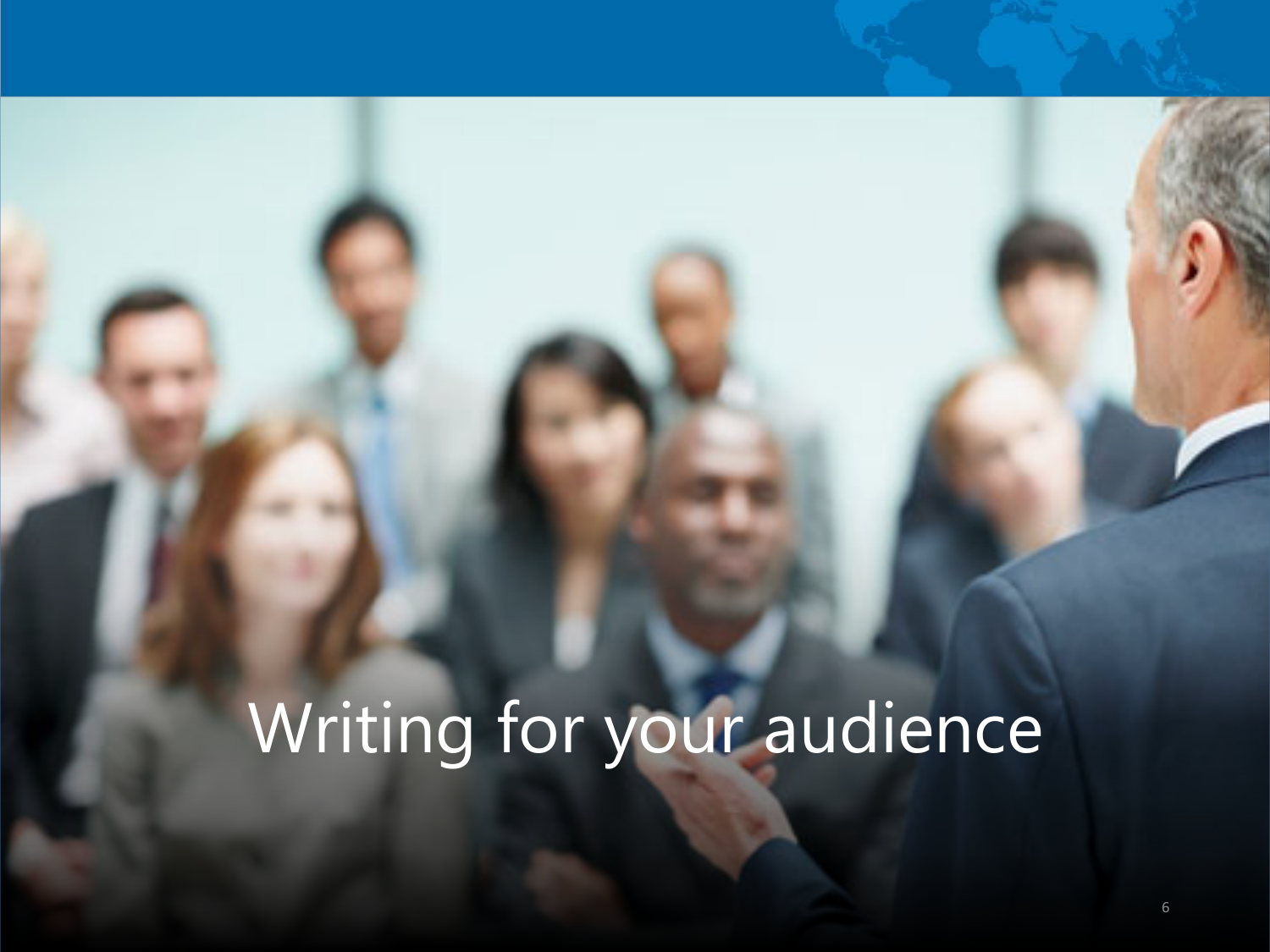#### Who are your readers?

Ask yourself:

- Who am I writing this brief for?
- How knowledgeable are they about the topic?
- How open are they to the message?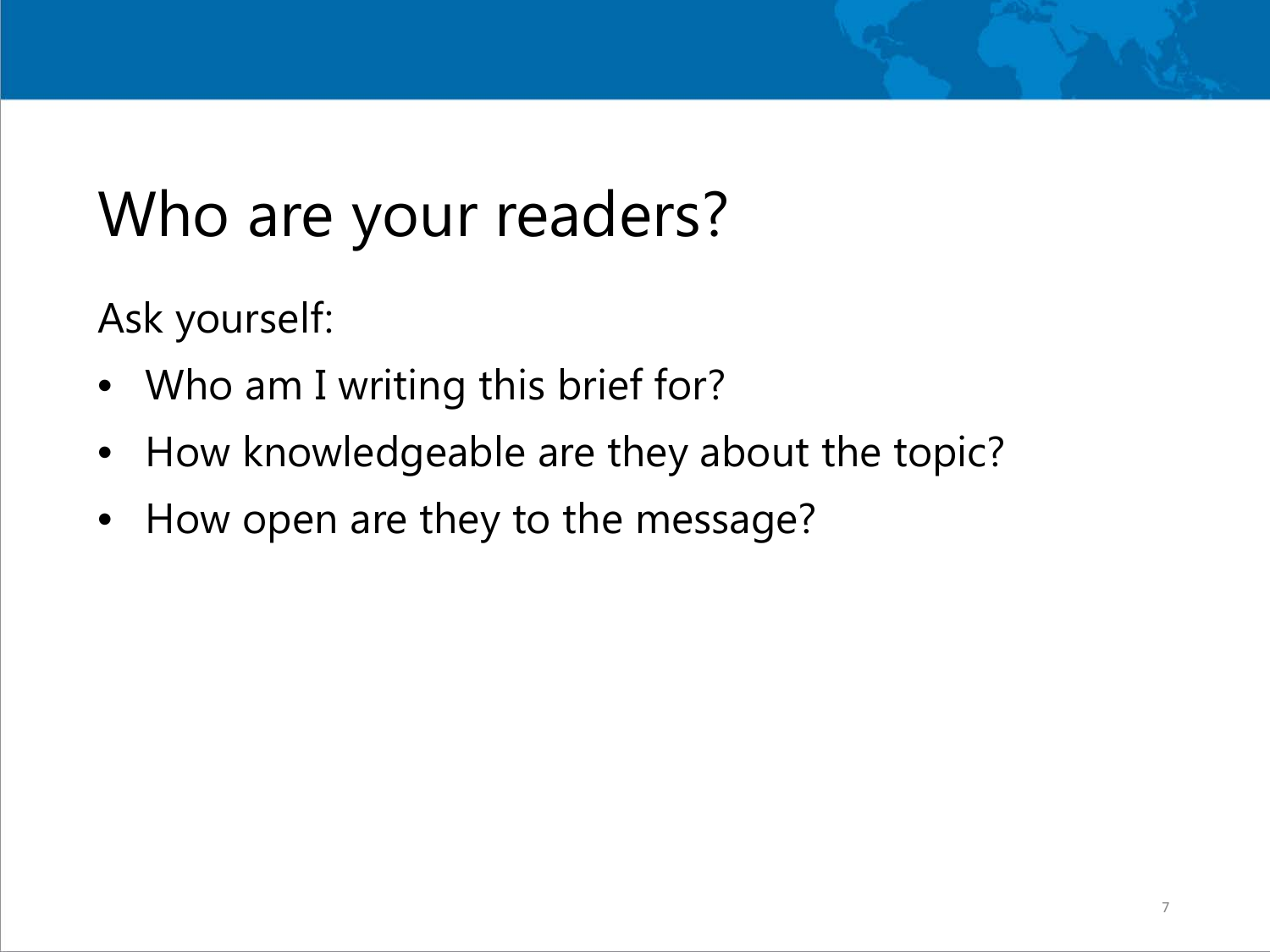#### How can I reach readers?

- What questions need answers?
- What are their interests, concerns?
- What does it take to reach specific readers such as media, decision-makers?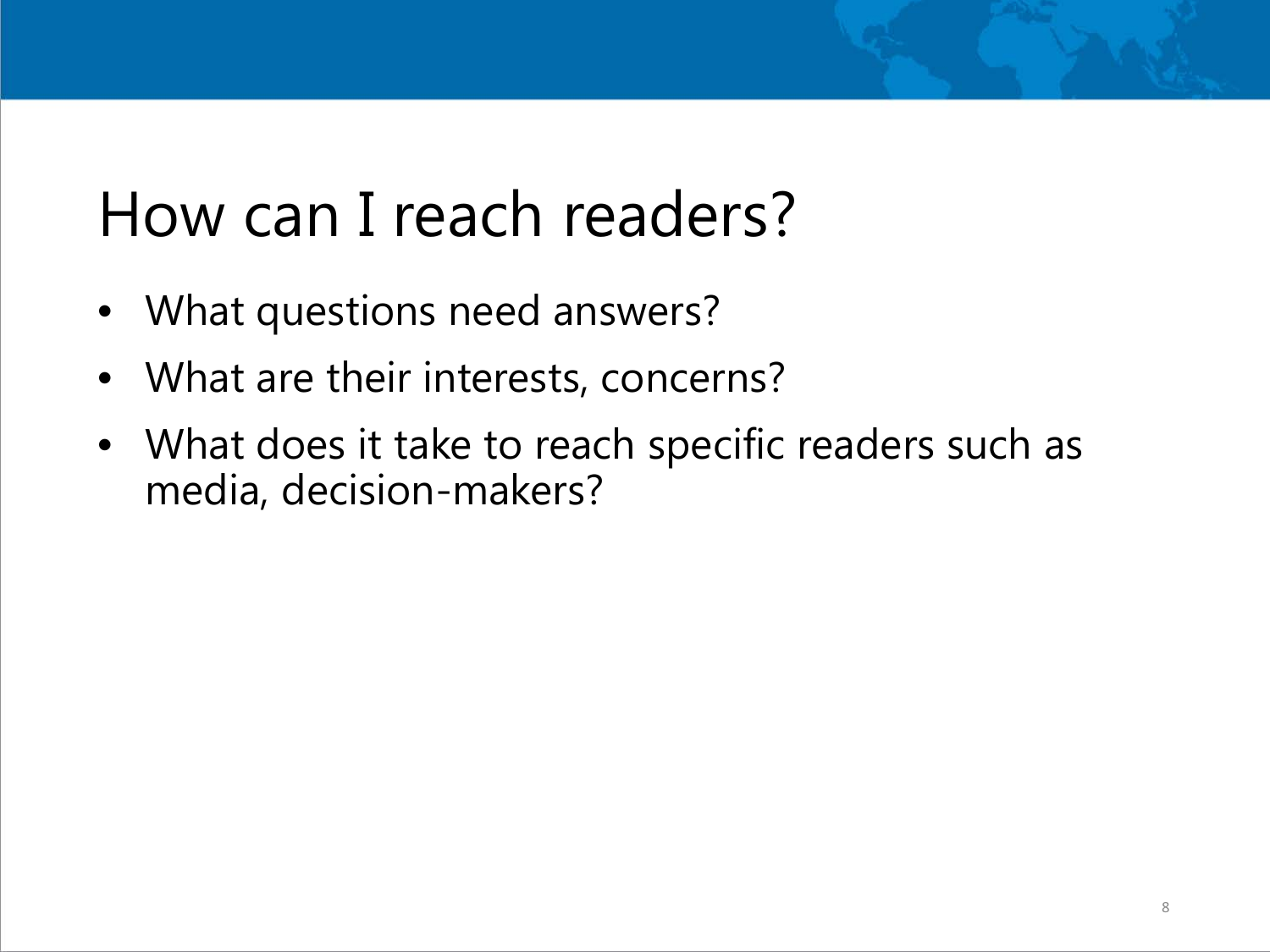#### Use the power of persuasion

- Answer the question "What value does this have for me?"
- Describe the urgency of the situation
- Speak in terms of benefits and advantages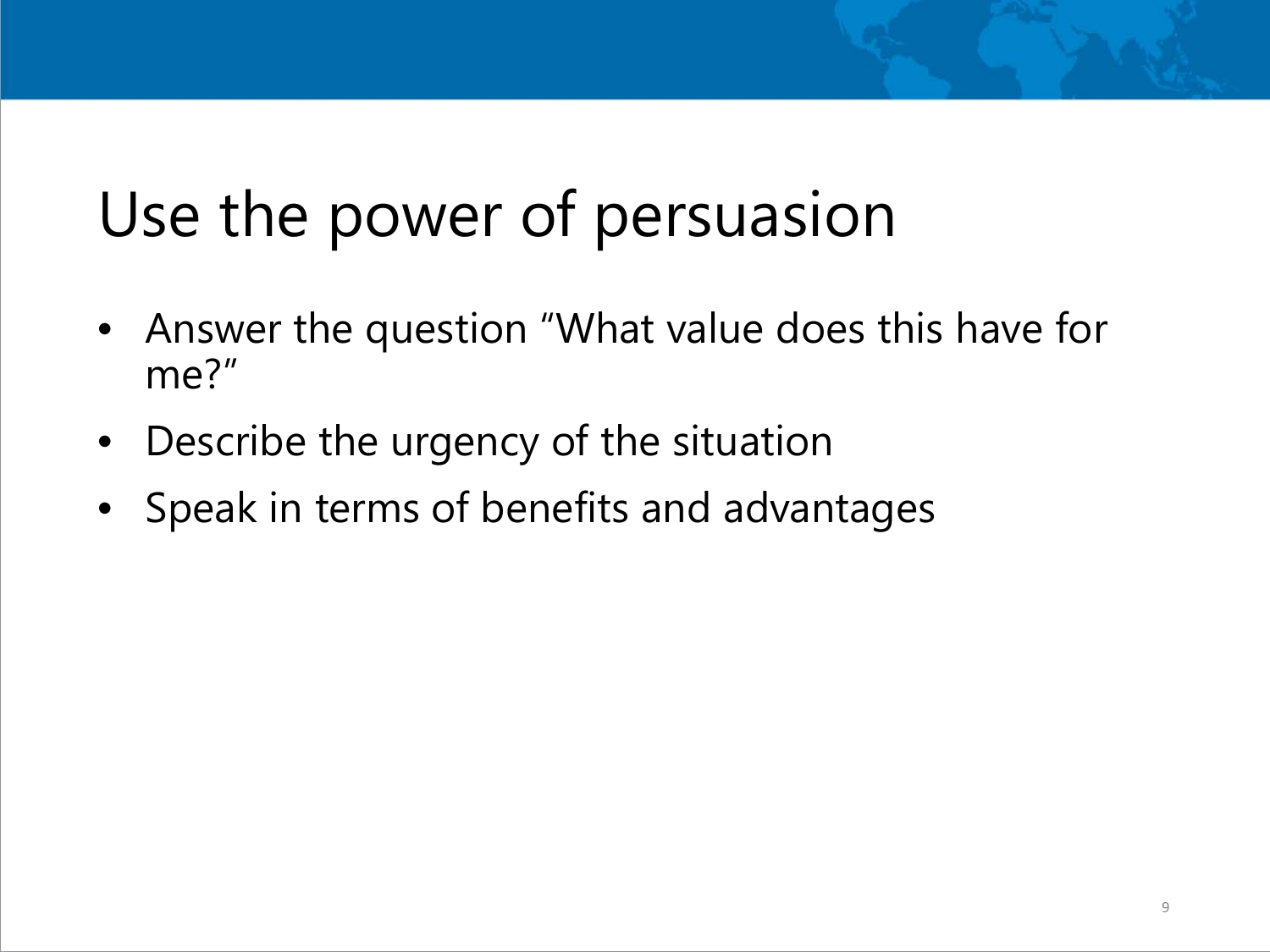## Choosing Your Content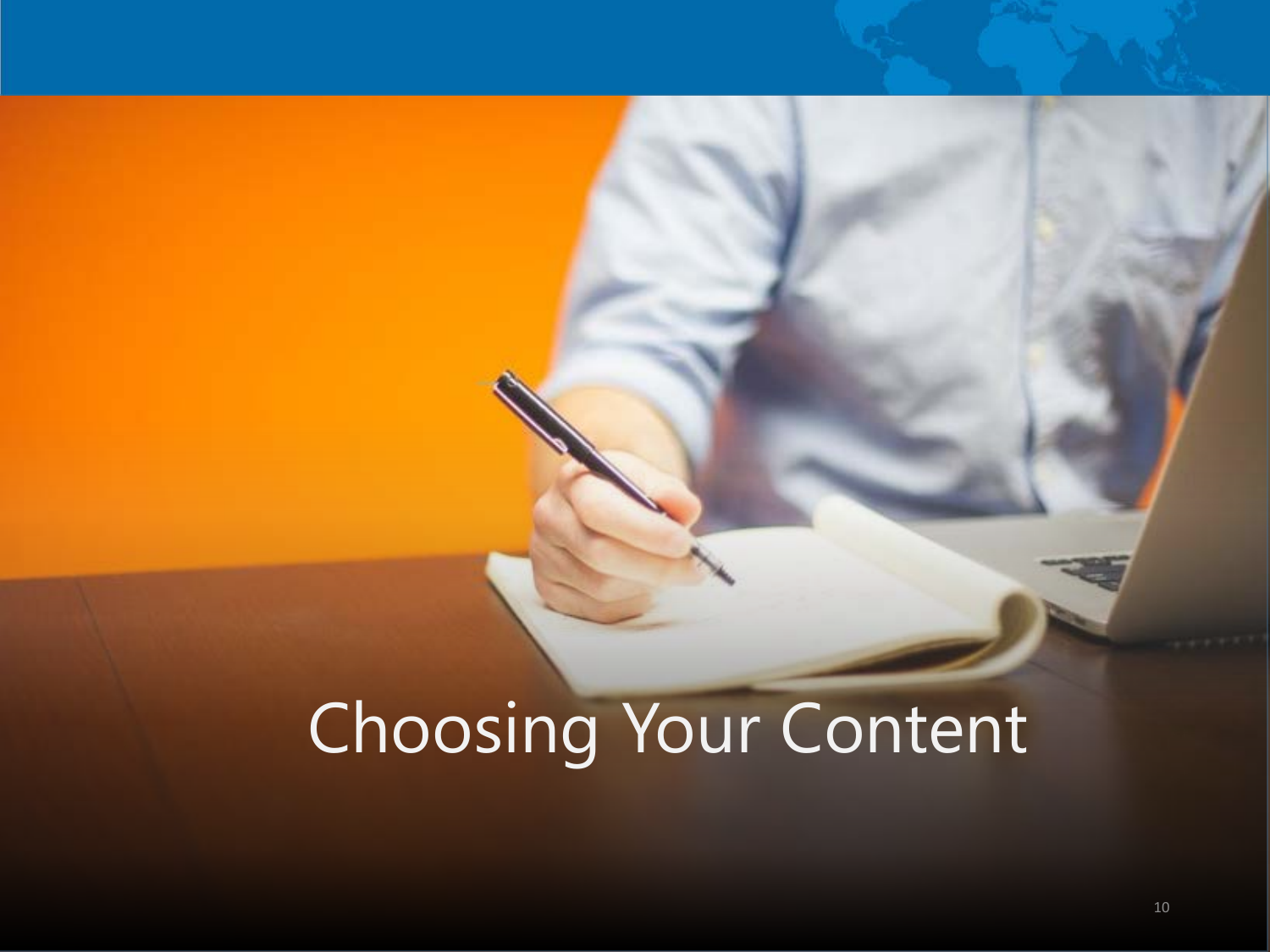### Apply a laser focus

- Focus on a single topic
- Define your purpose
- Identify salient points that support the aim
- Distil points to essential info
- Limit yourself to 1,500 words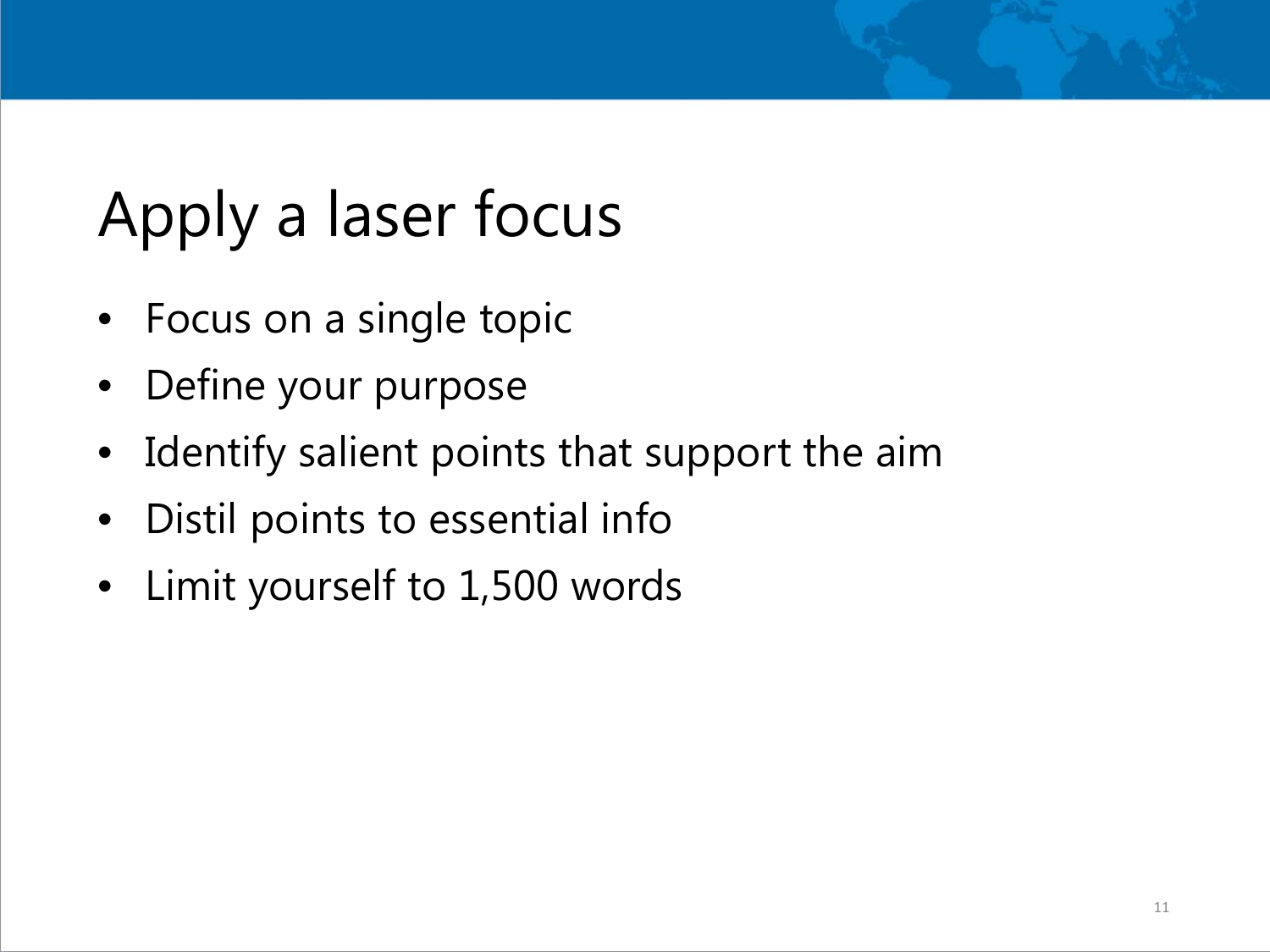## Putting the brief together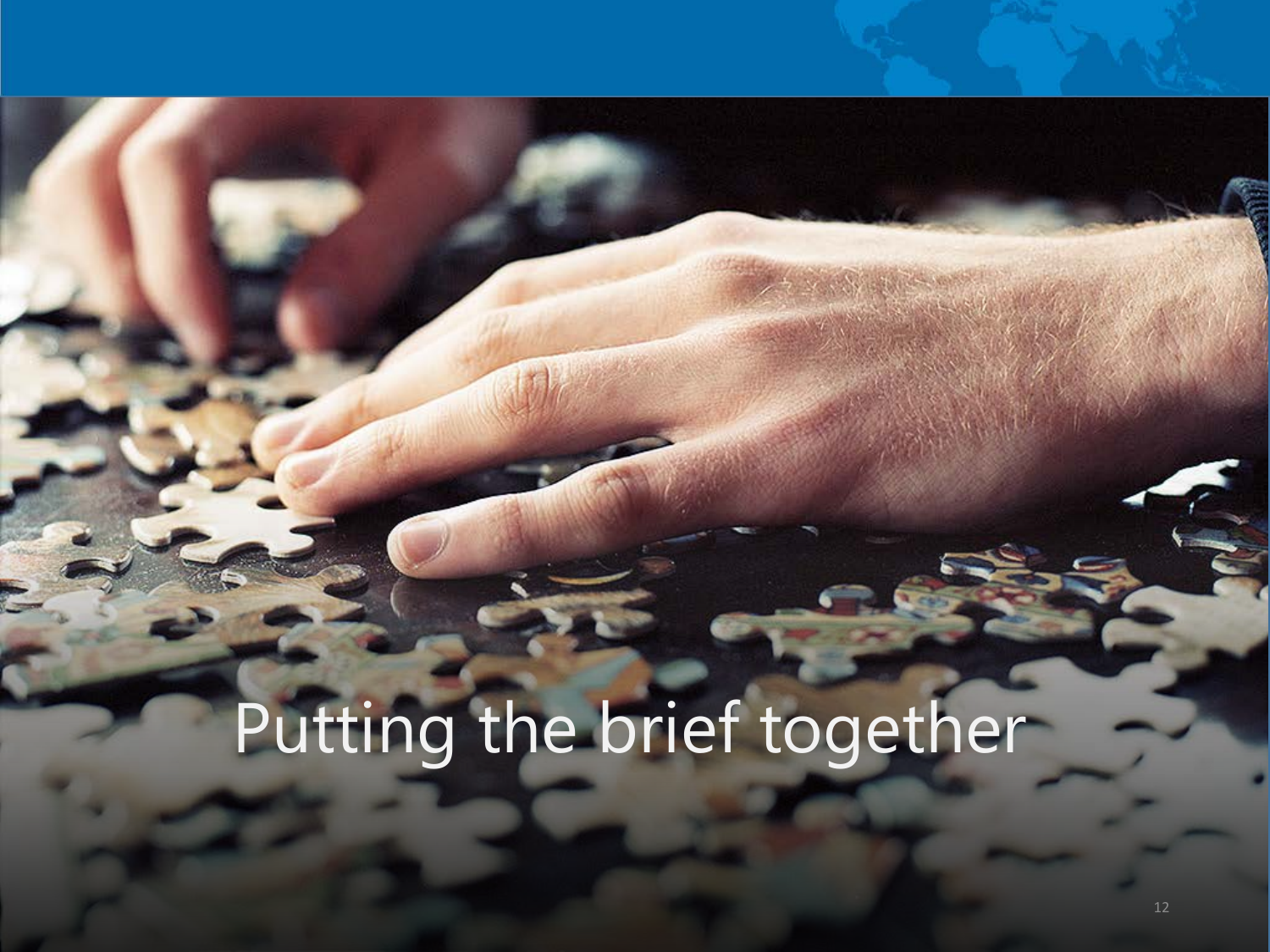#### Policy brief template

- Executive Summary
- Introduction
- Approach and Results
- Conclusion
- Implications and Recommendations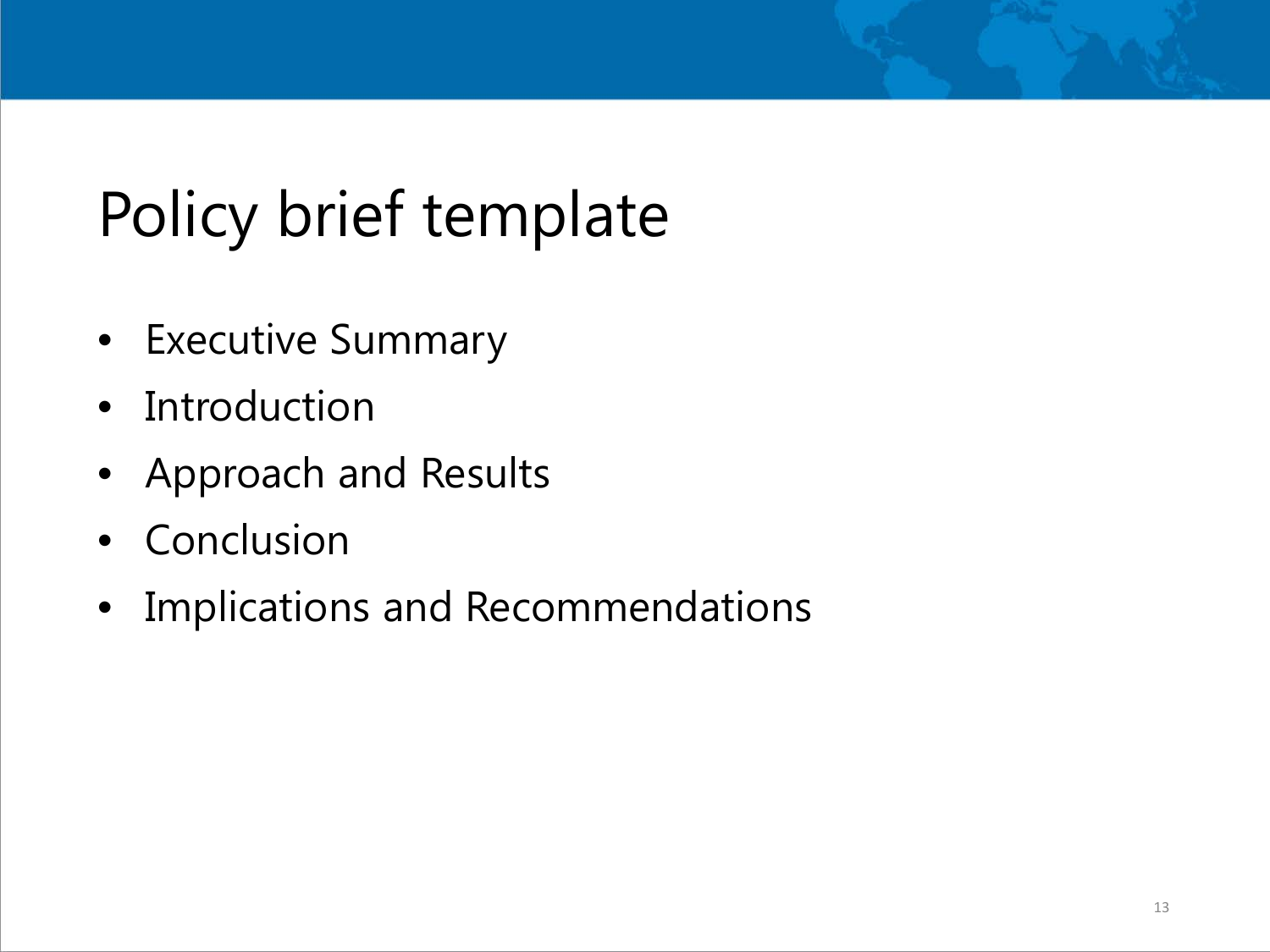### Lead with a short statement

The executive statement will:

- Distil the essence of the brief
- Provide an overview for busy readers
- Entice readers to go further
- Appear on cover or top of first page
- Be written last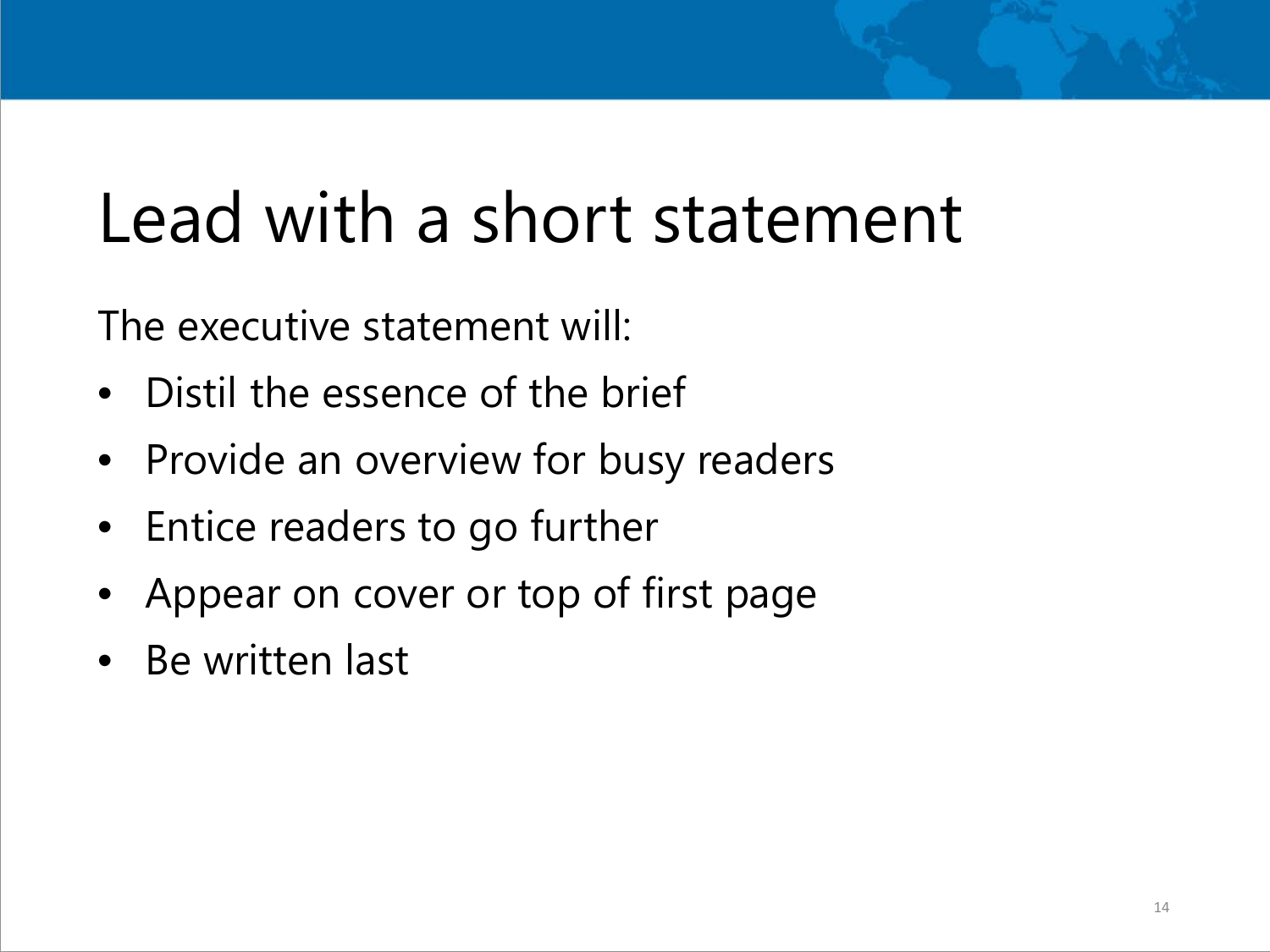#### Example:

*Elephants are one of the big five wildlife species; their survival is one of the holy grails of conservation. Unfortunately, because of their size and migratory behaviour, elephants often come in contact with people. This is especially true in densely populated southeast Asia. A new study from Sri Lanka looks at one strategy to address this problem – electric fences.* 

Elephants and Electric Fences. A study from Sri Lanka EEPSEA 2005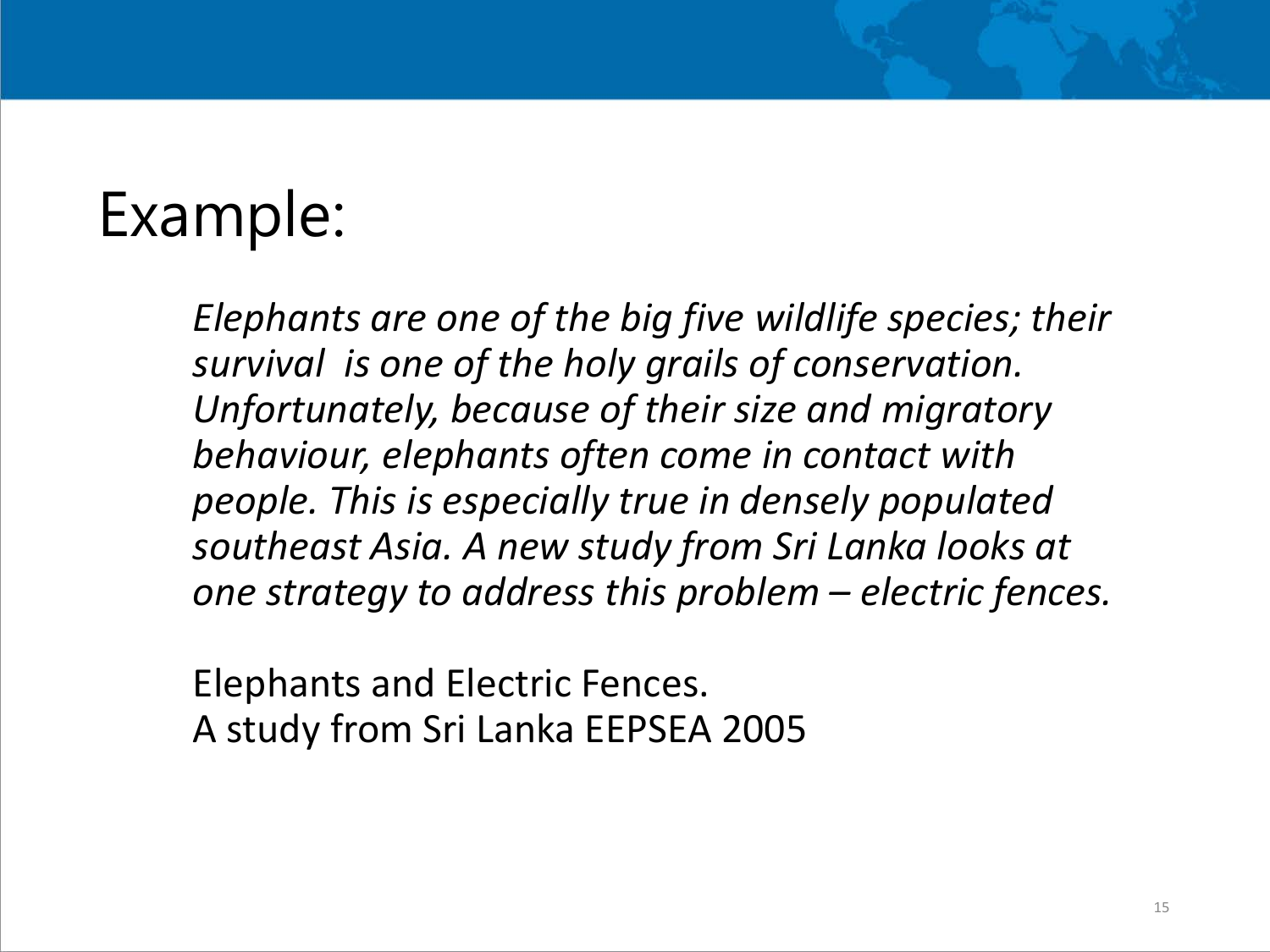#### Introduction

- Answers the question *why*
- Explains the significance/urgency of the issue
- Describes the research objective
- Gives overview of findings, conclusions
- Creates curiosity for the rest of brief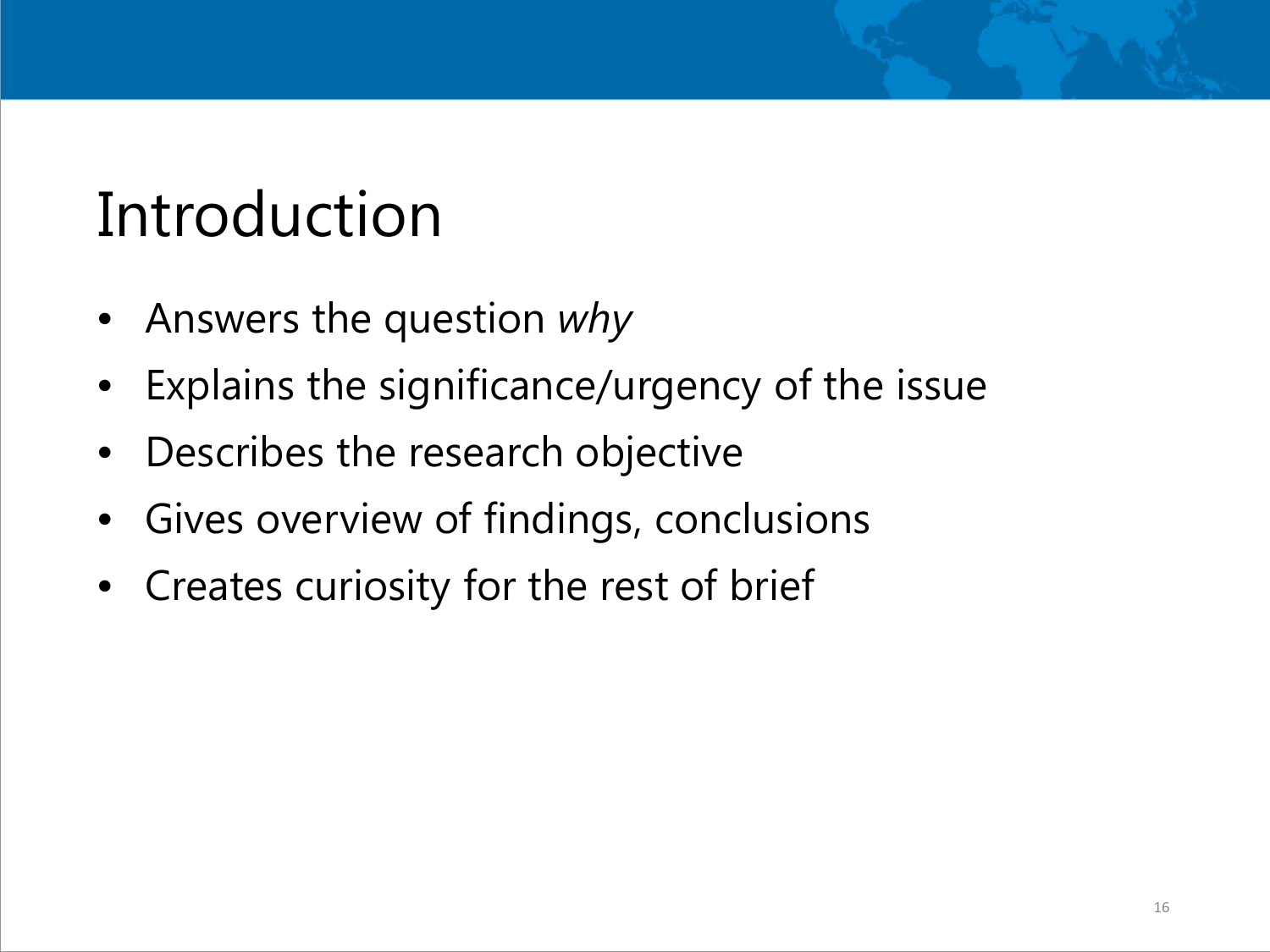#### Approaches and results

- Provides summary of the facts
- Describes issue and context
- Describes research and analysis
- Should not be overly technical
- Highlight benefits, opportunities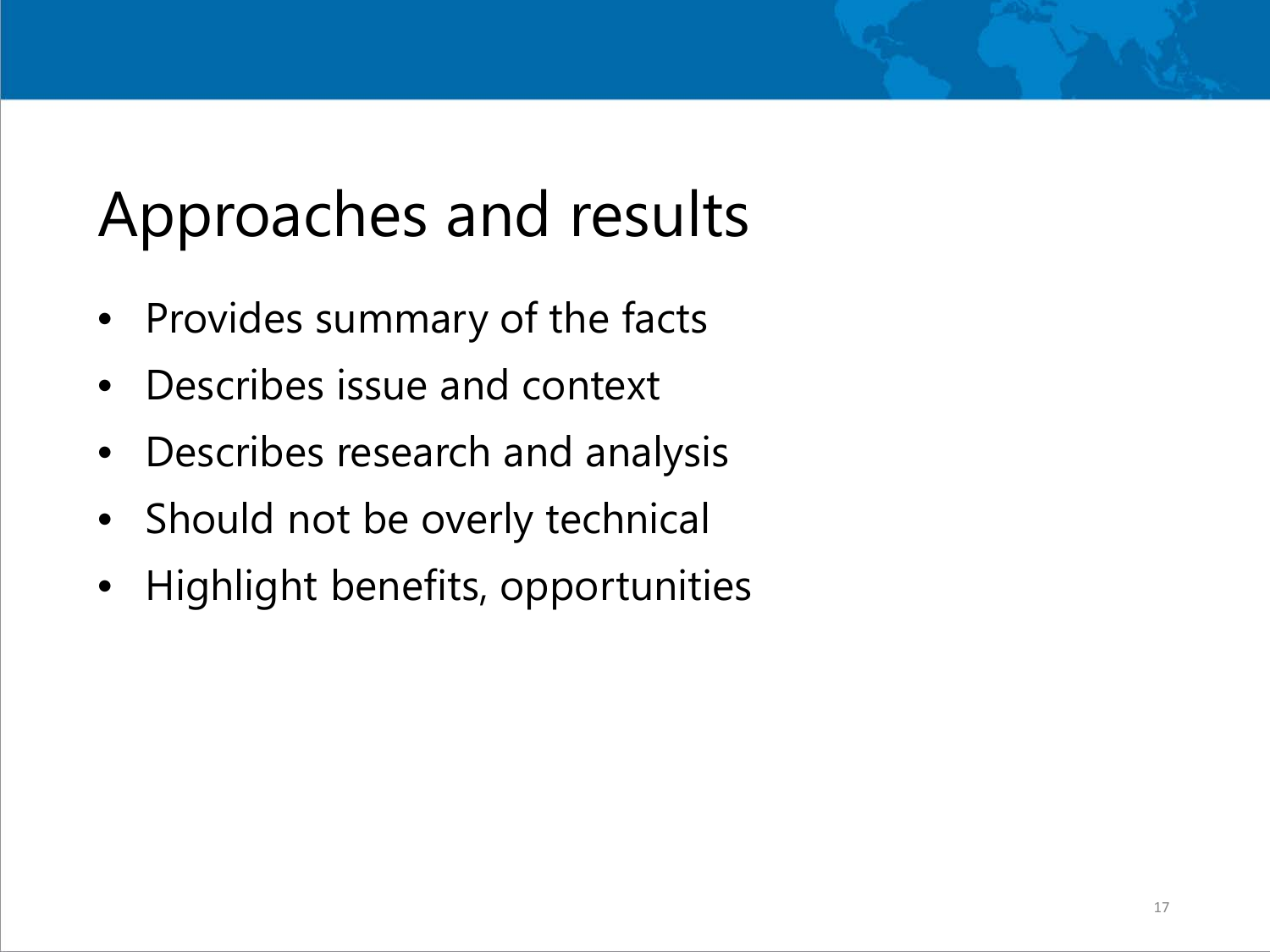#### Approaches

- Explains how study was conducted
- Relates who conducted study
- Describes relevant background
- Identifies method used to collect data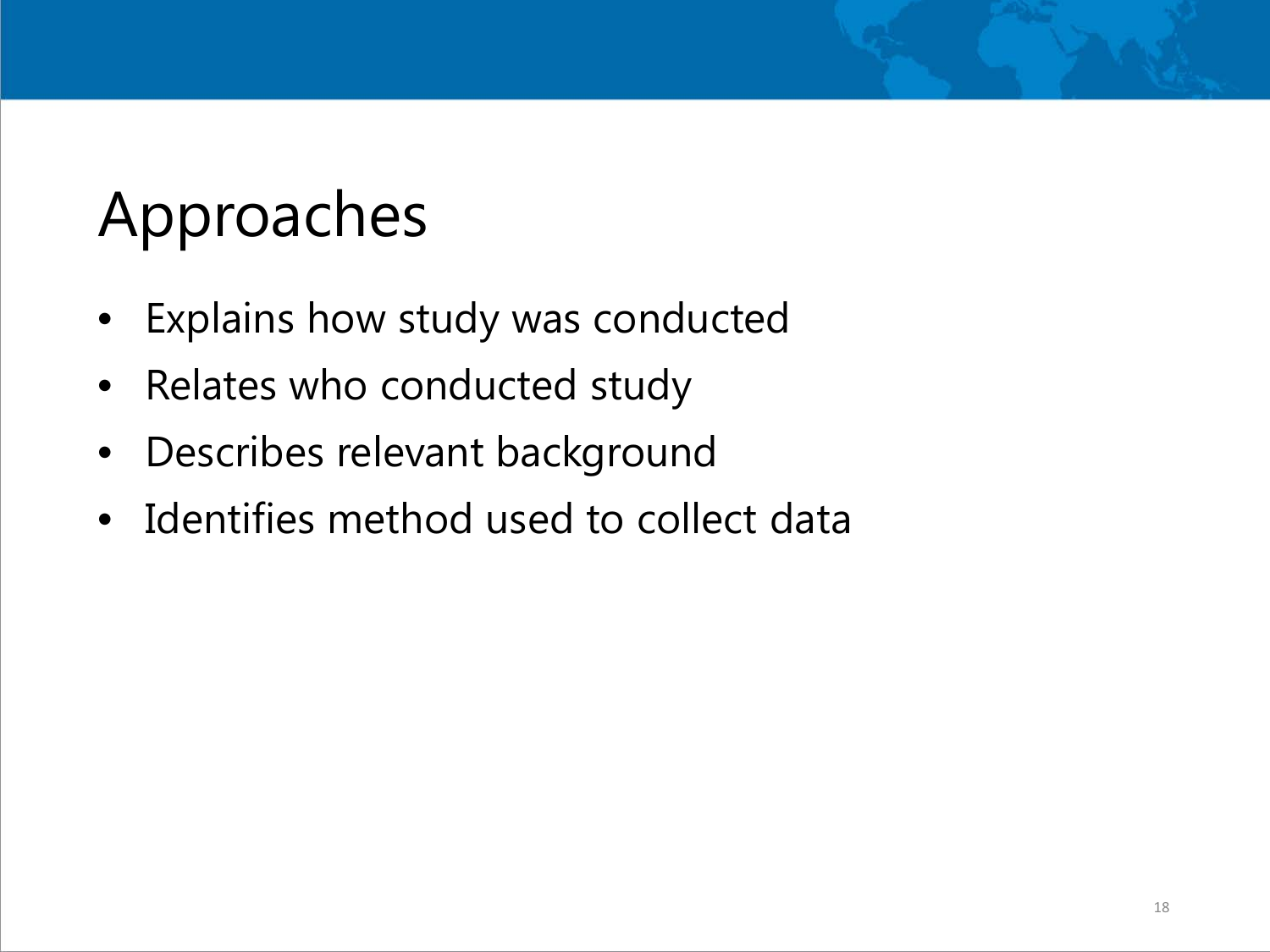#### Results: what did we learn?

- Make content easy to follow
- Start by painting a general picture
- Move from general to specific
- Base conclusions on results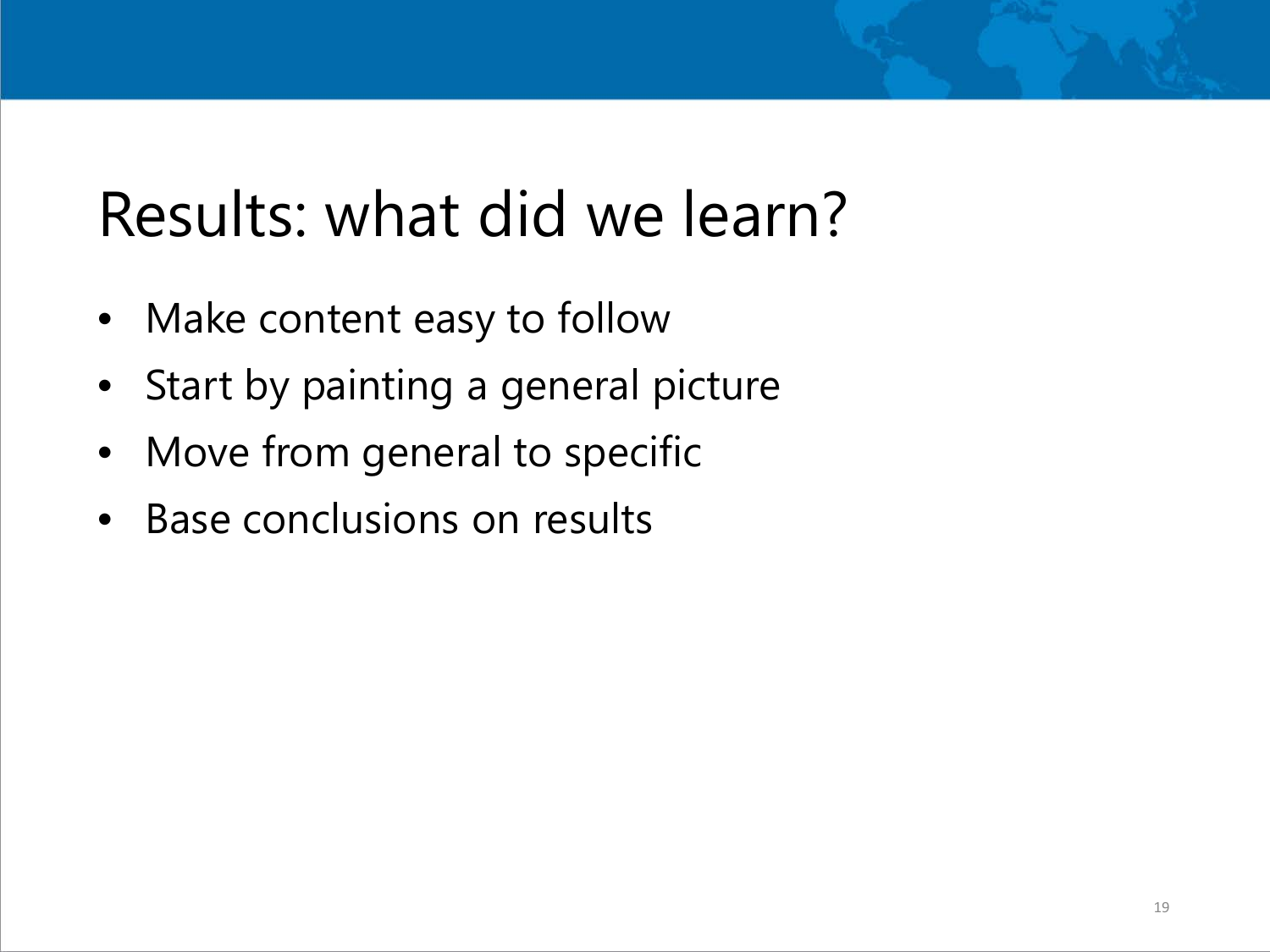#### Example:

Do the Fences Work?

*Overall it was found that although the electric fencing does help…it is not capable of completely eliminating conflict. In each…area…technical as well as socioeconomic factors affect….success. Technical failures mainly affected the early fences…Other problems resulted from failure to take into account elephant behaviour and distribution patterns.* 

Elephants and Electric Fences. A study from Sri Lanka EEPSEA 2005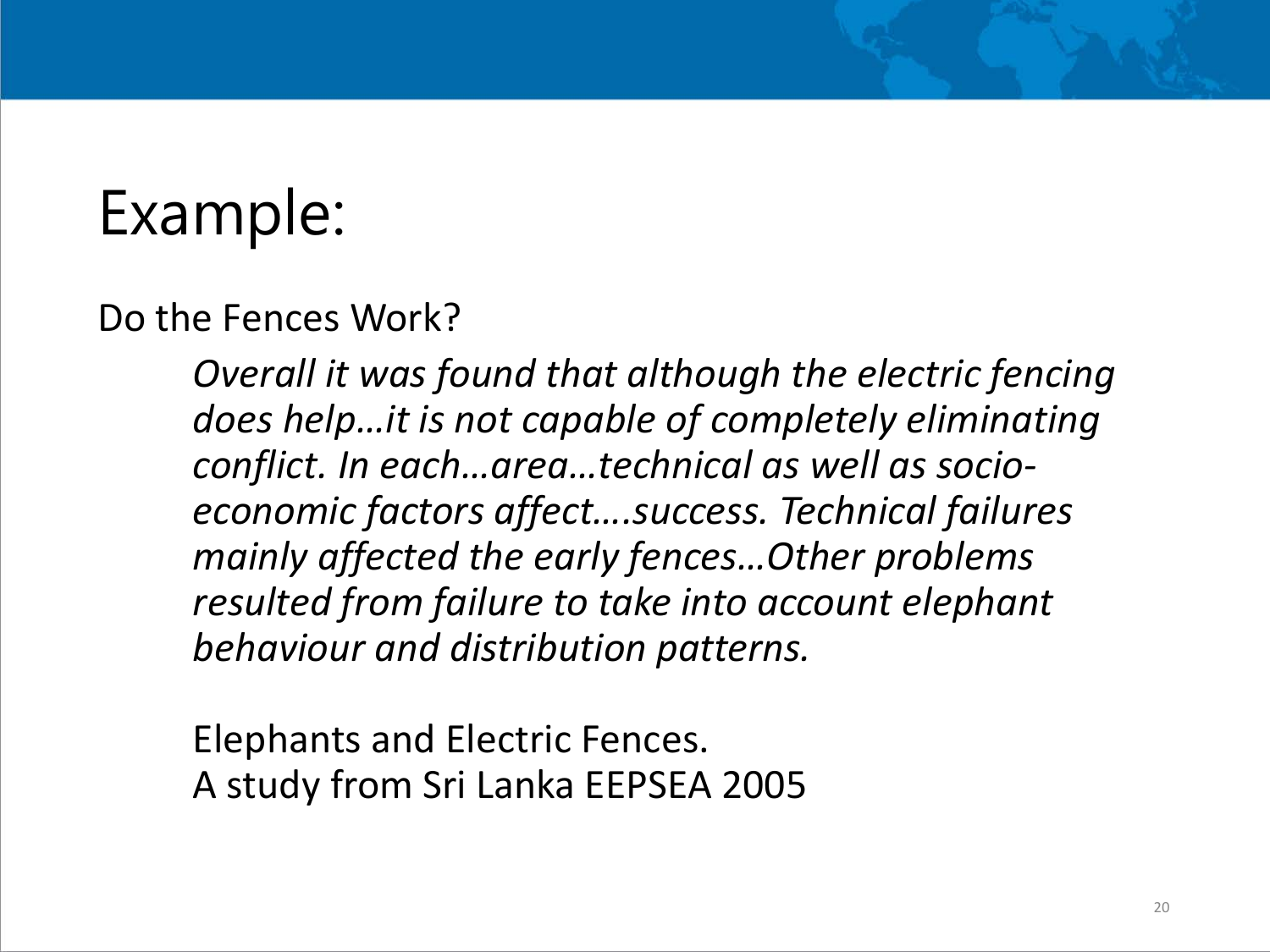#### Conclusion: what does it mean?

- Use section to interpret data
- Aim for concrete conclusions
- Express ideas using strong assertions
- Ensure ideas are balanced and defensible
- If hypothesis was abandoned, explain why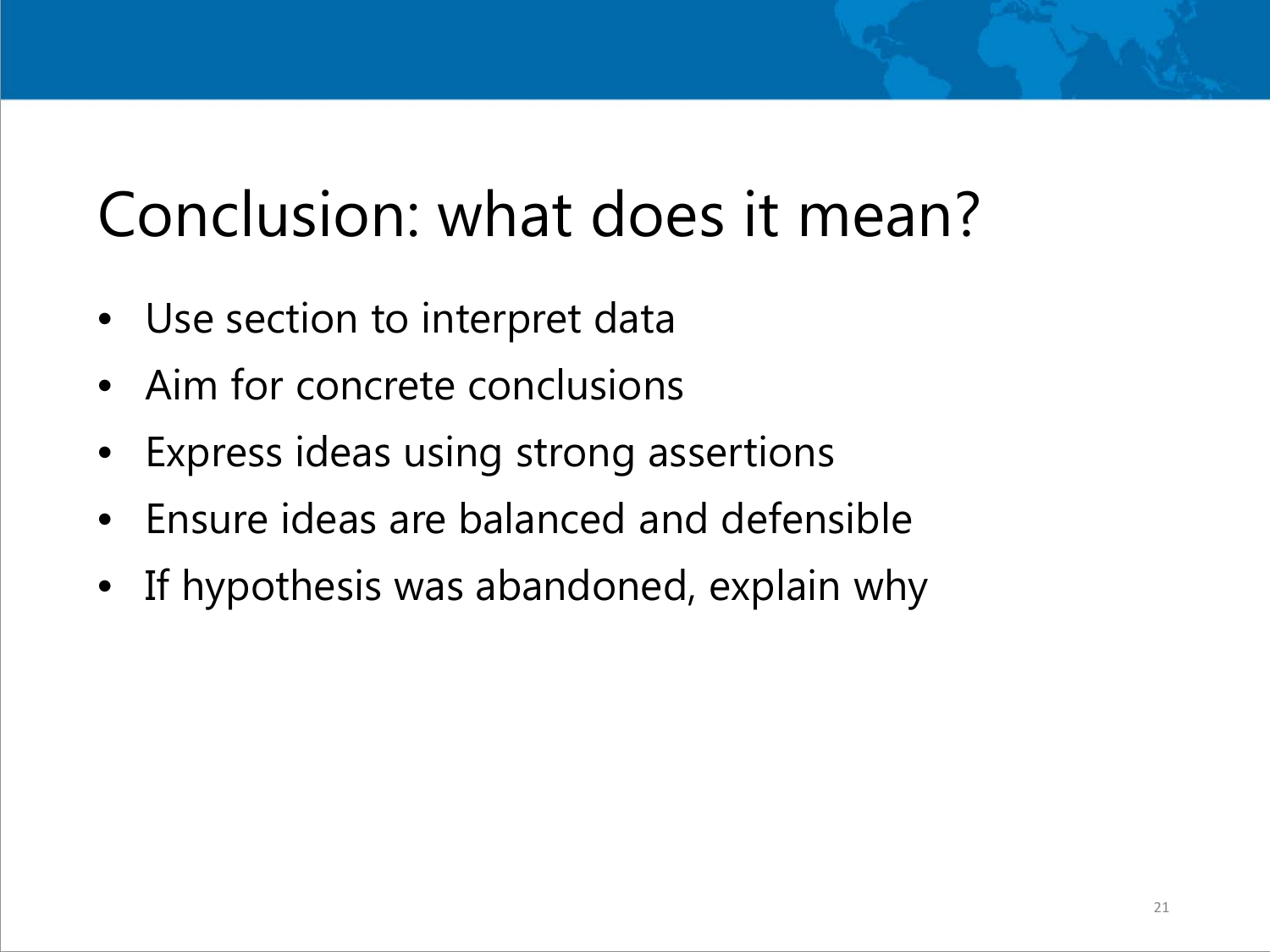#### Example:

*Overall, it was found that although electric fencing does help mitigate human elephant conflict, it is not capable of completely eliminating the conflict. A social factor that affected the success of electric fences was whether the local community supported the project in their area. Community support was critical in several ways.* 

Elephants and Electric Fences. A study from Sri Lanka EEPSEA 2005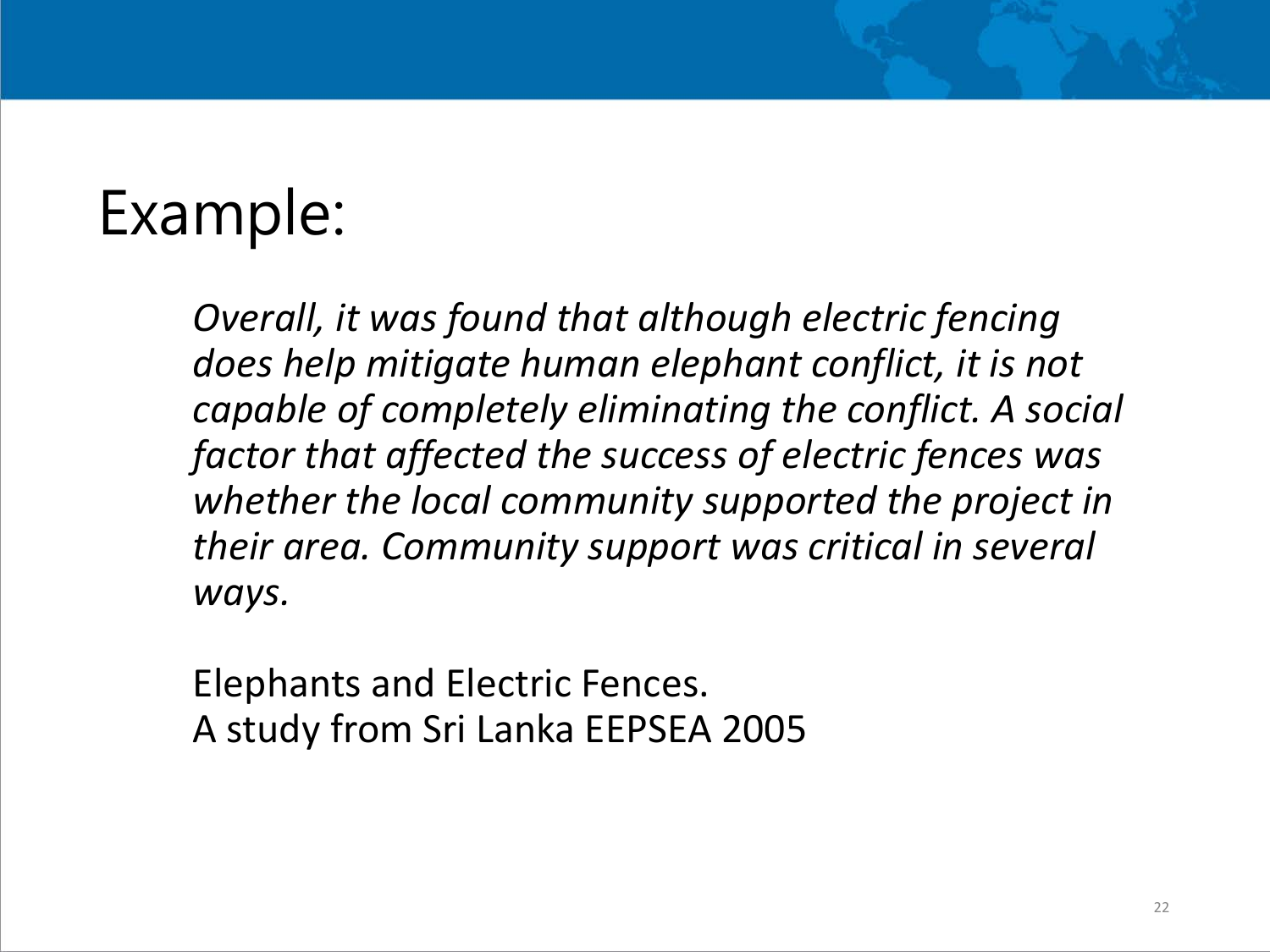#### Implications and recommendations

- Implications are what could happen
- Recommendations are what should happen
- Both flow from conclusion
- Both must be supported by evidence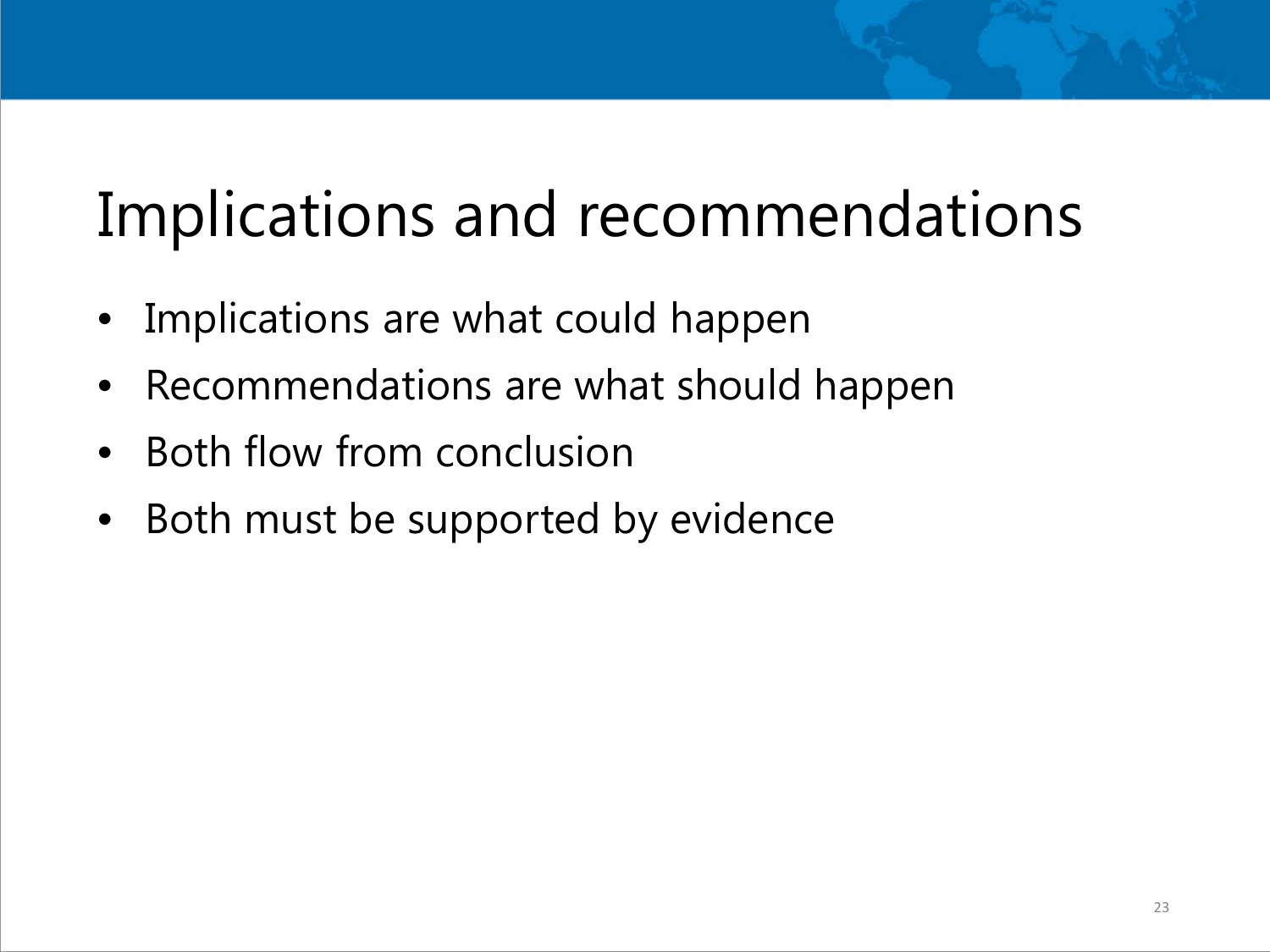#### Implications: if… then…

- Describe what the researcher thinks will be the consequences
- Less direct than recommendations
- Useful when advice not requested
- Softer approach but still can be persuasive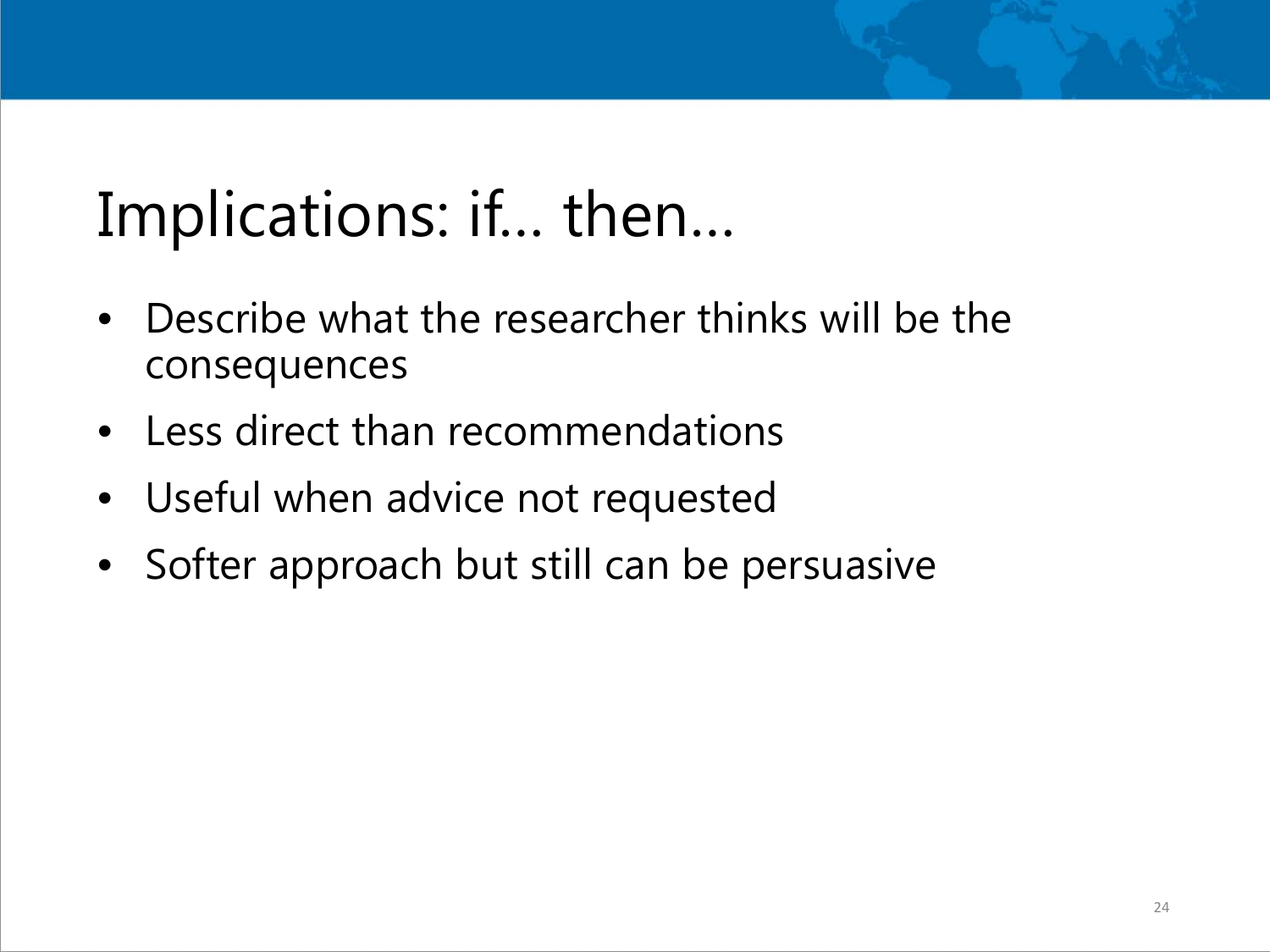#### Recommendations: call to action

- Describe clearly what should happen next
- State as precise steps
- Ensure they are relevant, credible and feasible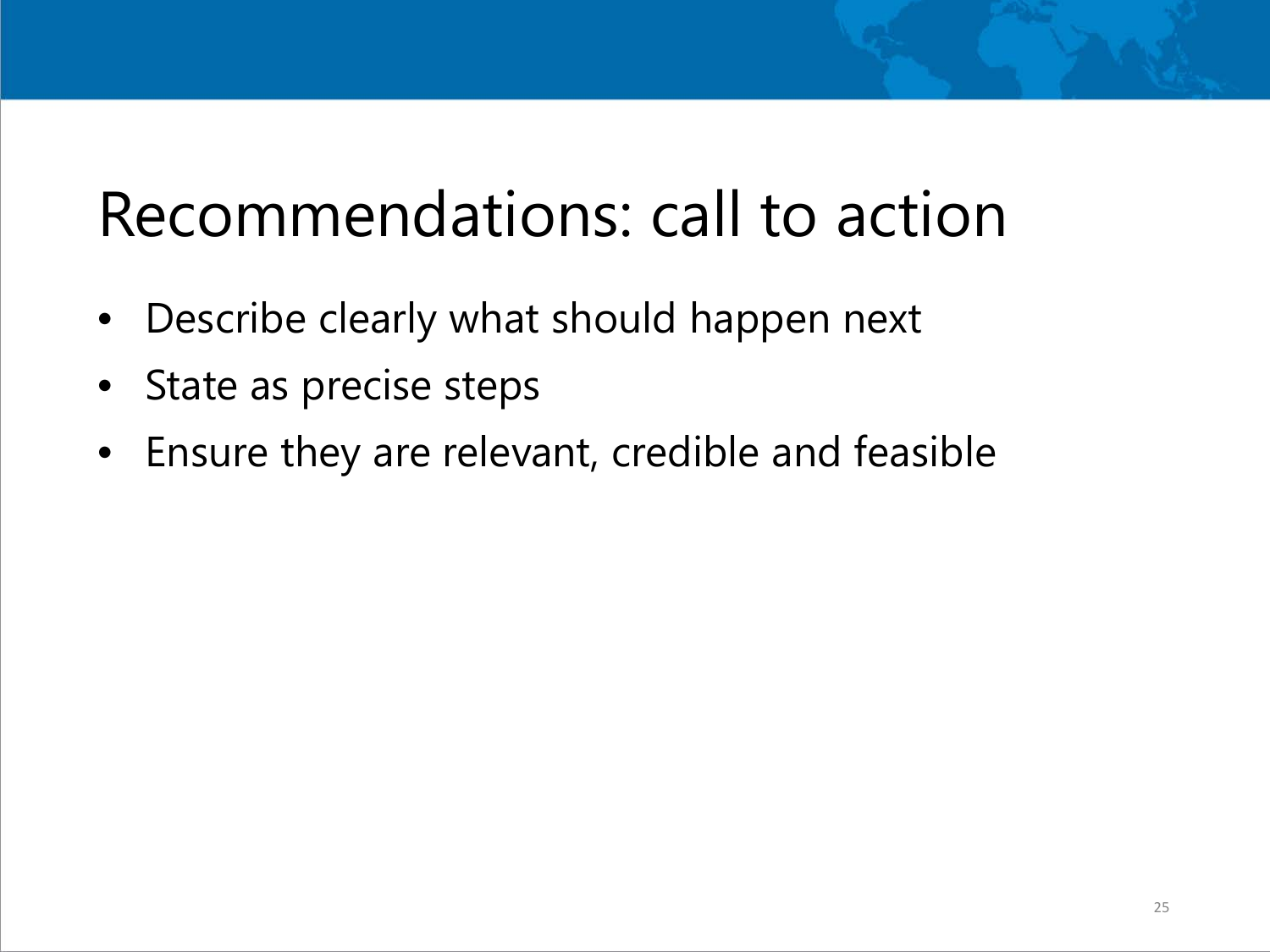#### Example:

*A successful strategy to deal with the elephant problem must be much more far-reaching than it is at present. Such a strategy should include a comprehensive land use planning exercise where elephant habitats….are grouped and interconnected…The elephants' habitat should then be enriched and fenced.* 

Elephants and Electric Fences. A study from Sri Lanka EEPSEA 2005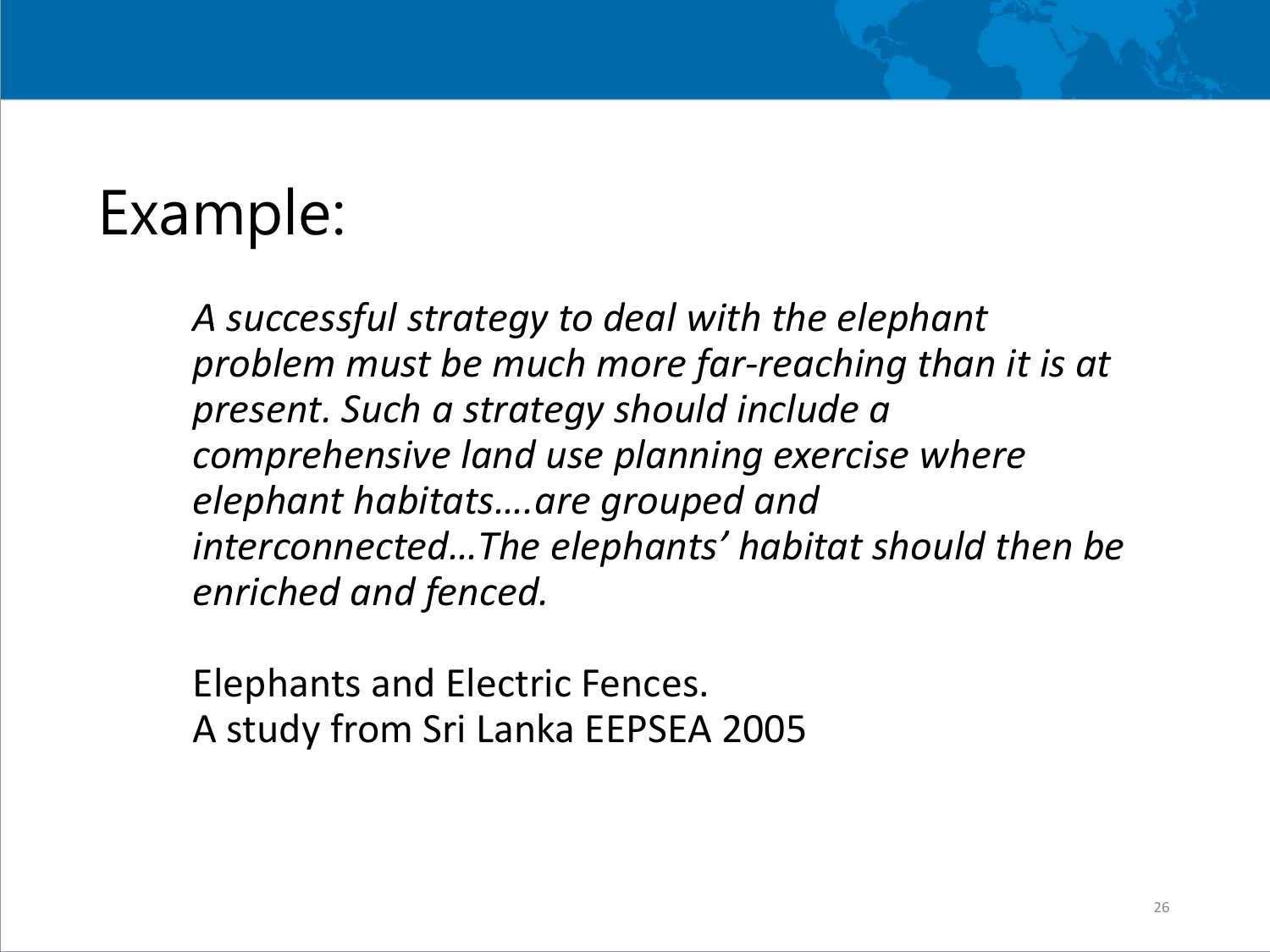## Designing the policy brief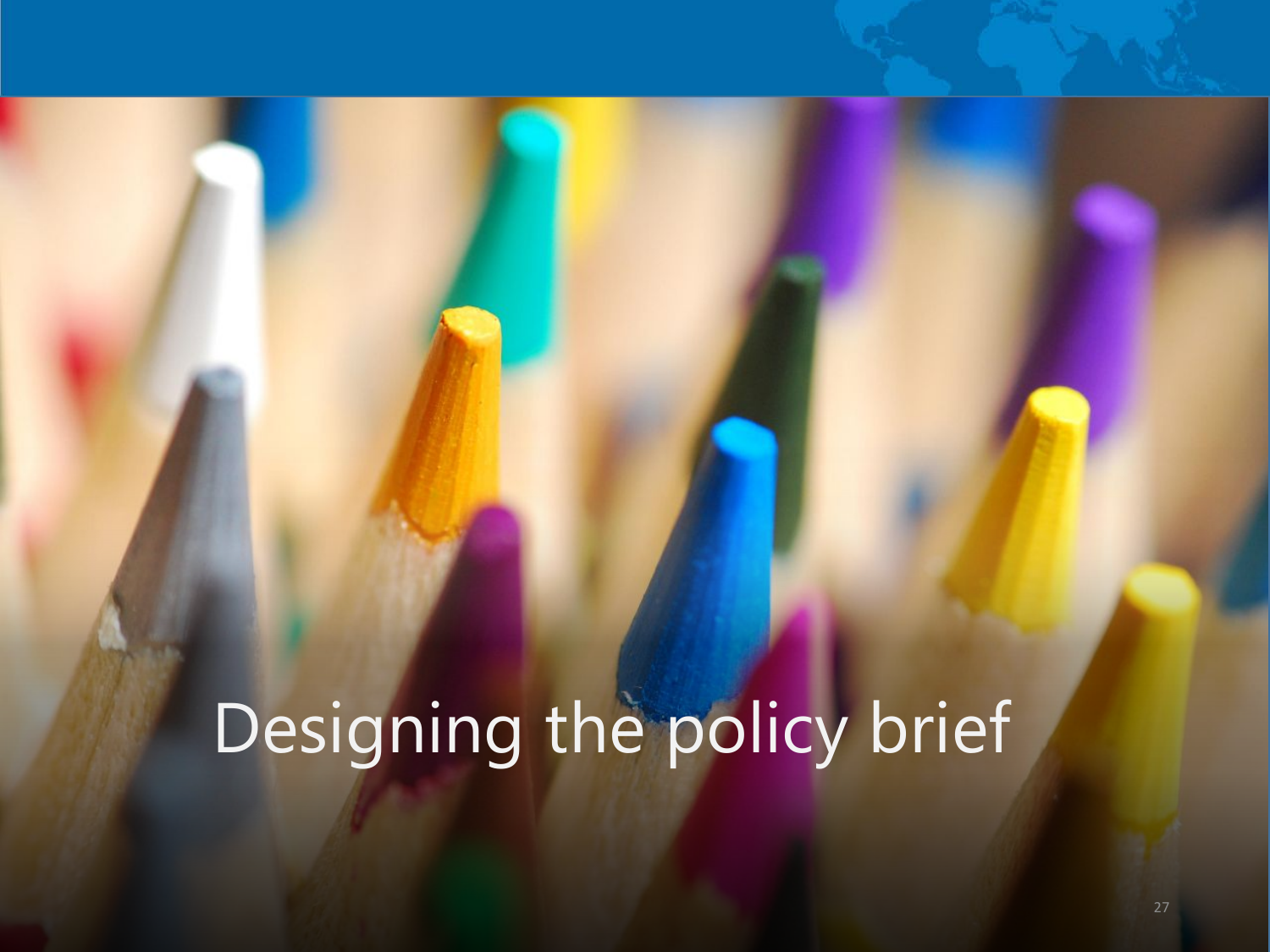#### Titles: add a little jazz

- Titles are a reference point
- Sub-titles break up text
- Both should entice readers
- Similar to headline writing
- Verb make them more dynamic
- Questions can pique curiosity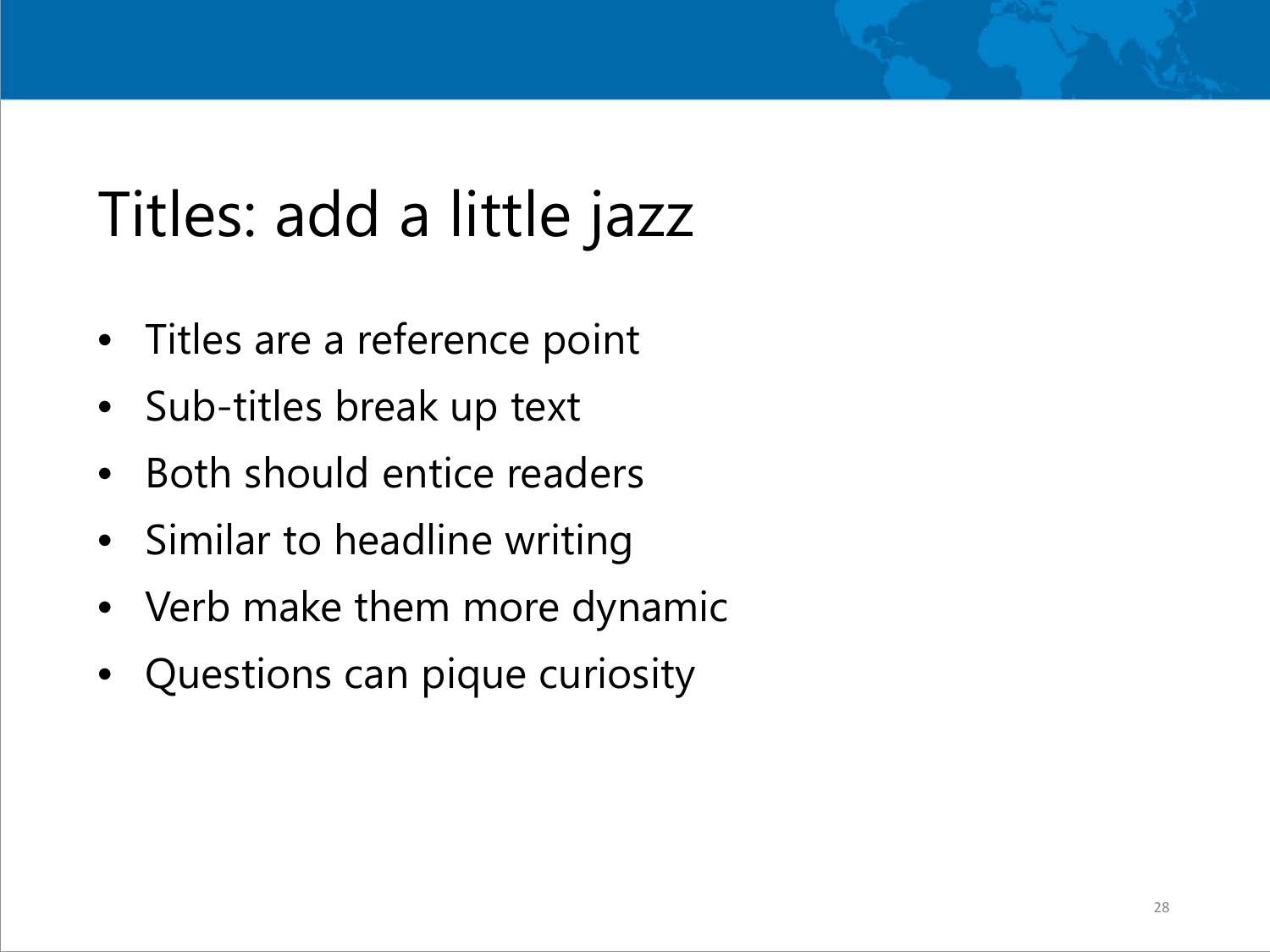#### Sidebars can add extra depth

- Is extra to main discussion
- Is meant to "hook" reader
- Sidebars should be:
	- **Short**
	- **-** Descriptive
	- **Stimulating (ask questions)**
	- Focused on action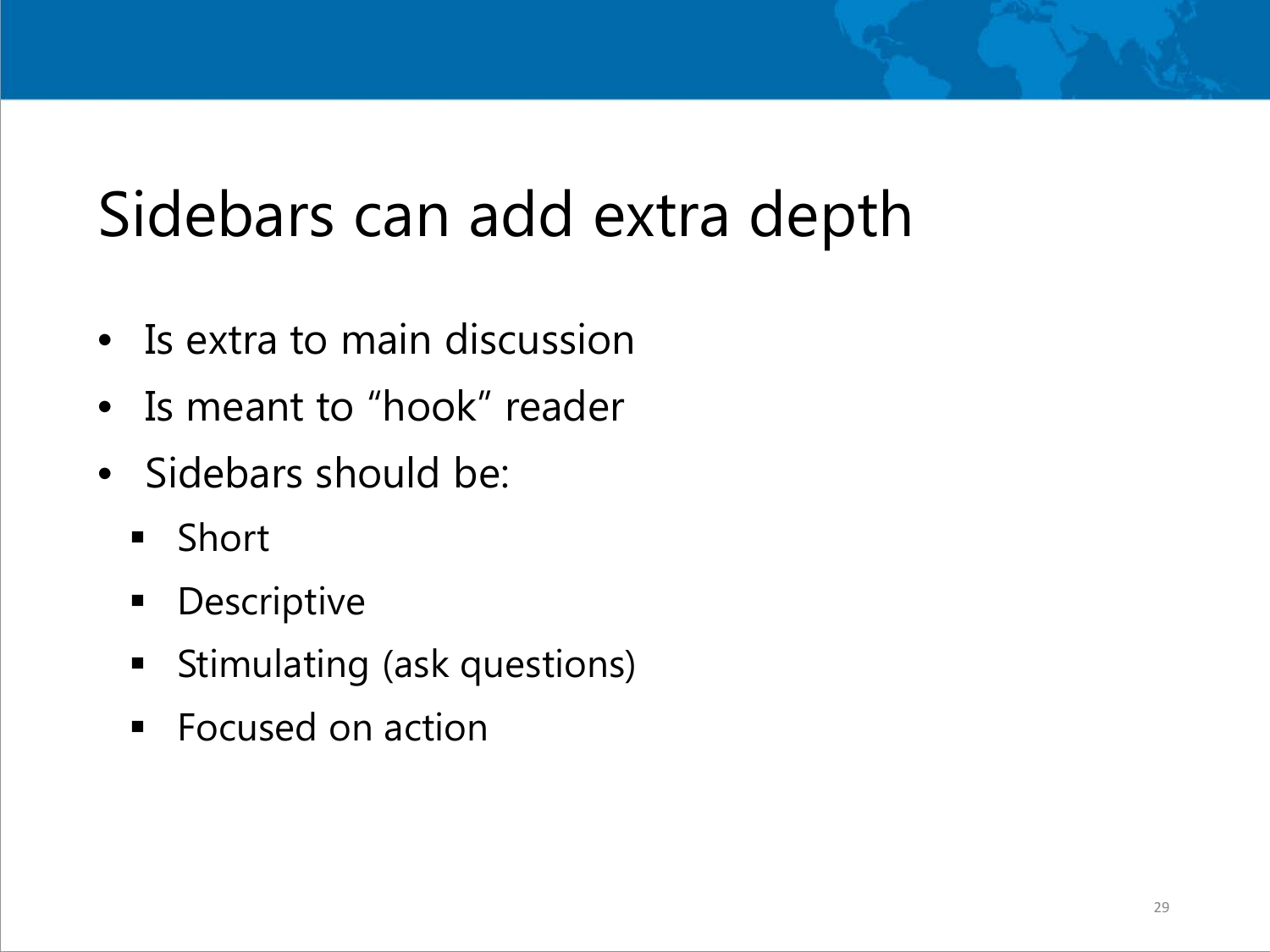#### Example:

#### Repair Bill Could Reach \$250 Million

*The Mozambique government estimates that it will cost \$250 million to repair the damage from the cyclone and floods that struck Mozambique in February 2000. Early reports of the damage included the destruction of the following infrastructure: a key rail link used to bring in fuel and goods from Zimbabwe and South Africa; hundreds of kilometres of roads, which are fundamental to market reforms, among other things; electricity and telephone lines: more than 140 schools; and health centres.*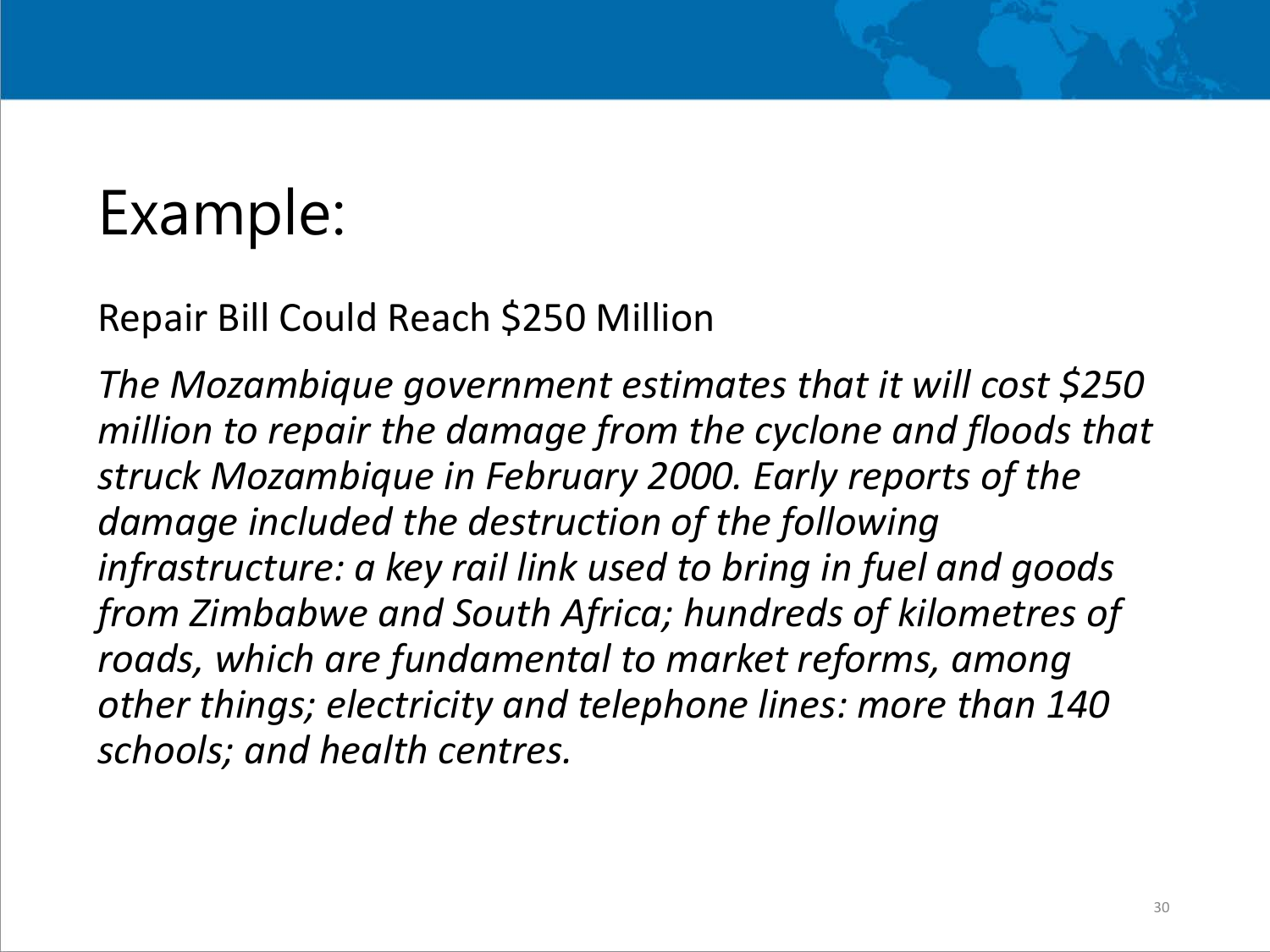#### **Callouts**

- Sentences or sentence fragments
- Printed in larger fonts
- Boxed or placed in margins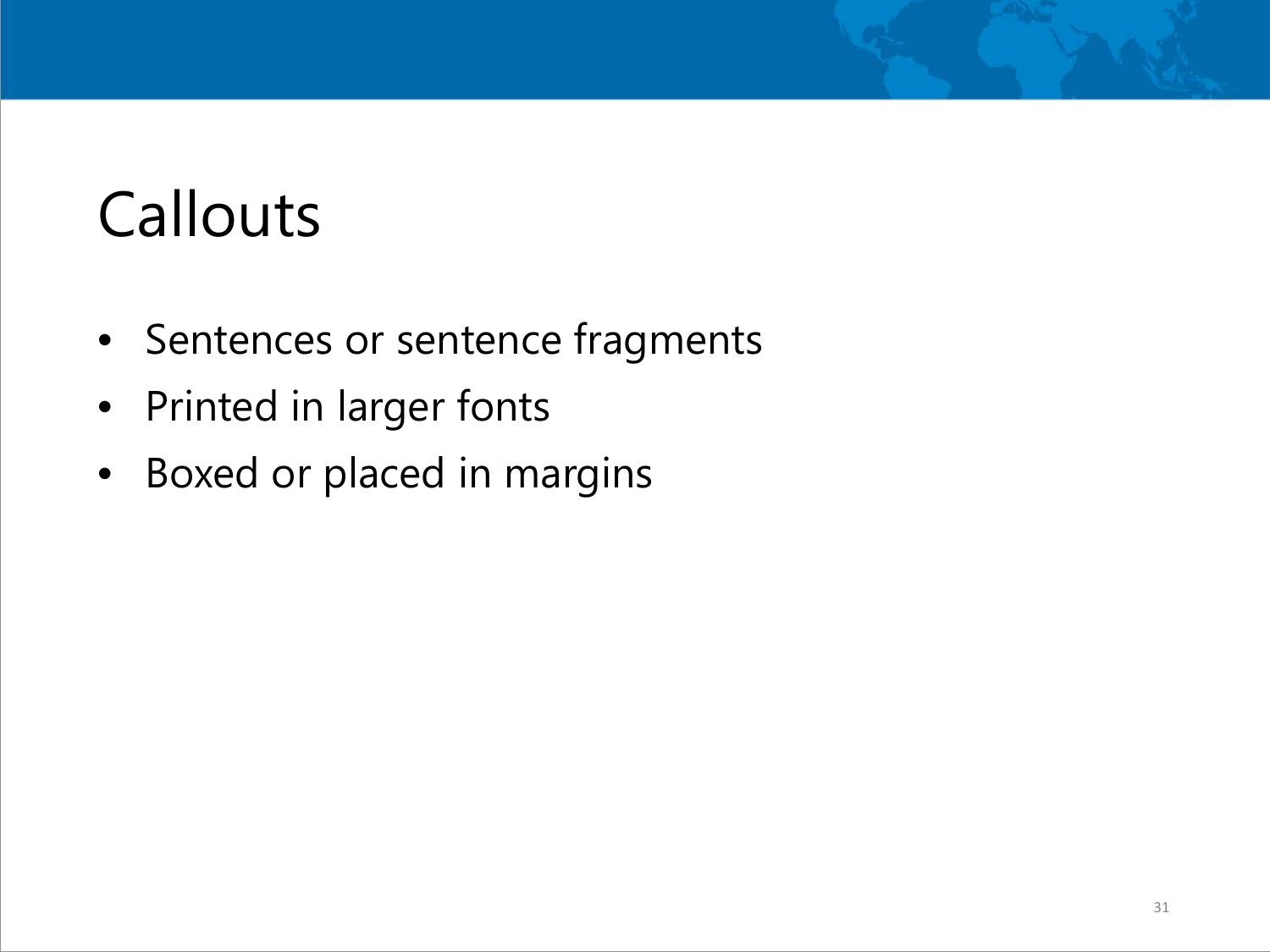#### Example:

#### *Electric fences are not a "stand alone" solution.*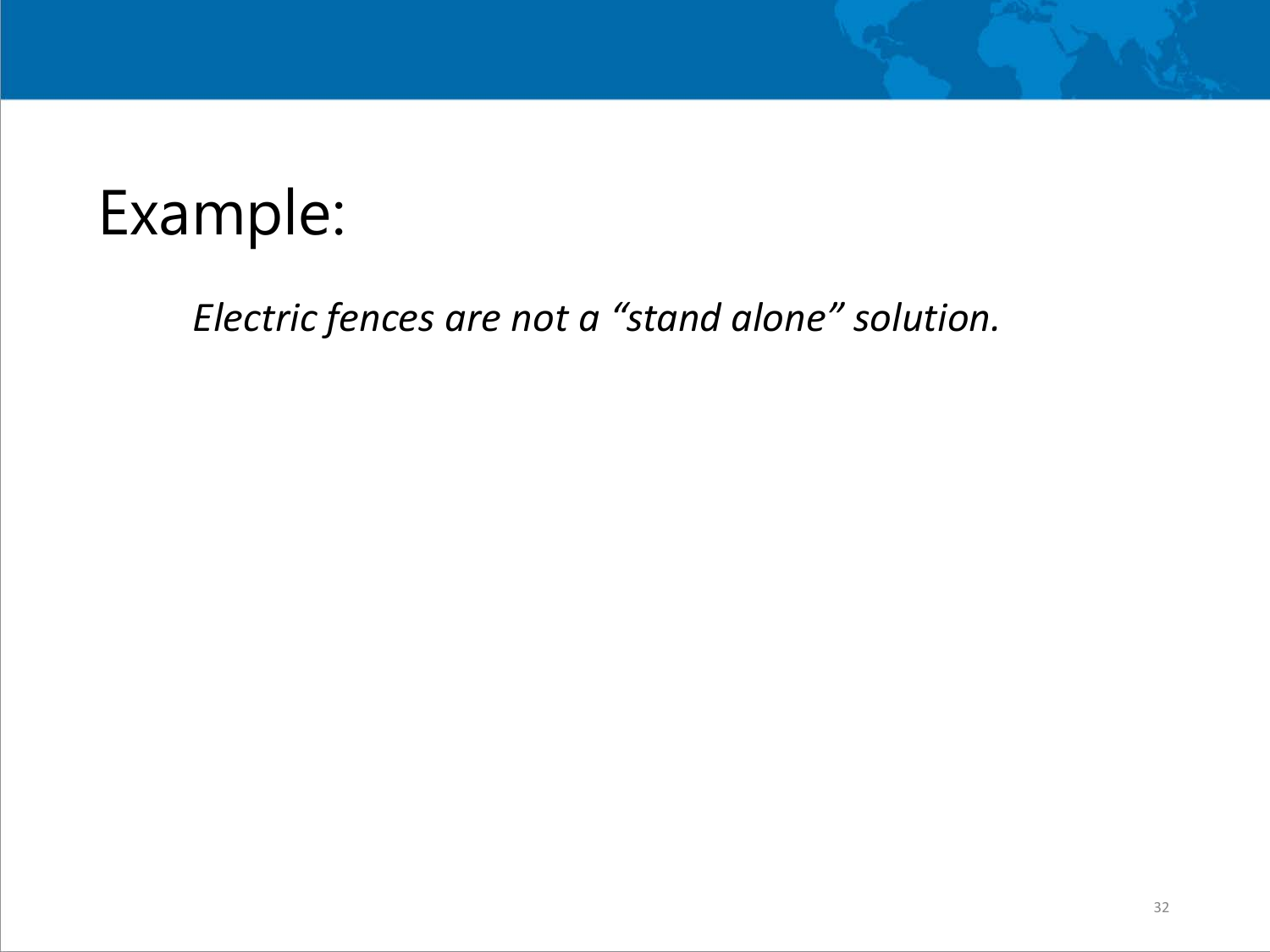#### Bulleted lists

- Favour groups of 5 or 7
- Express completed thoughts
- Avoid tags (one or two word bullets)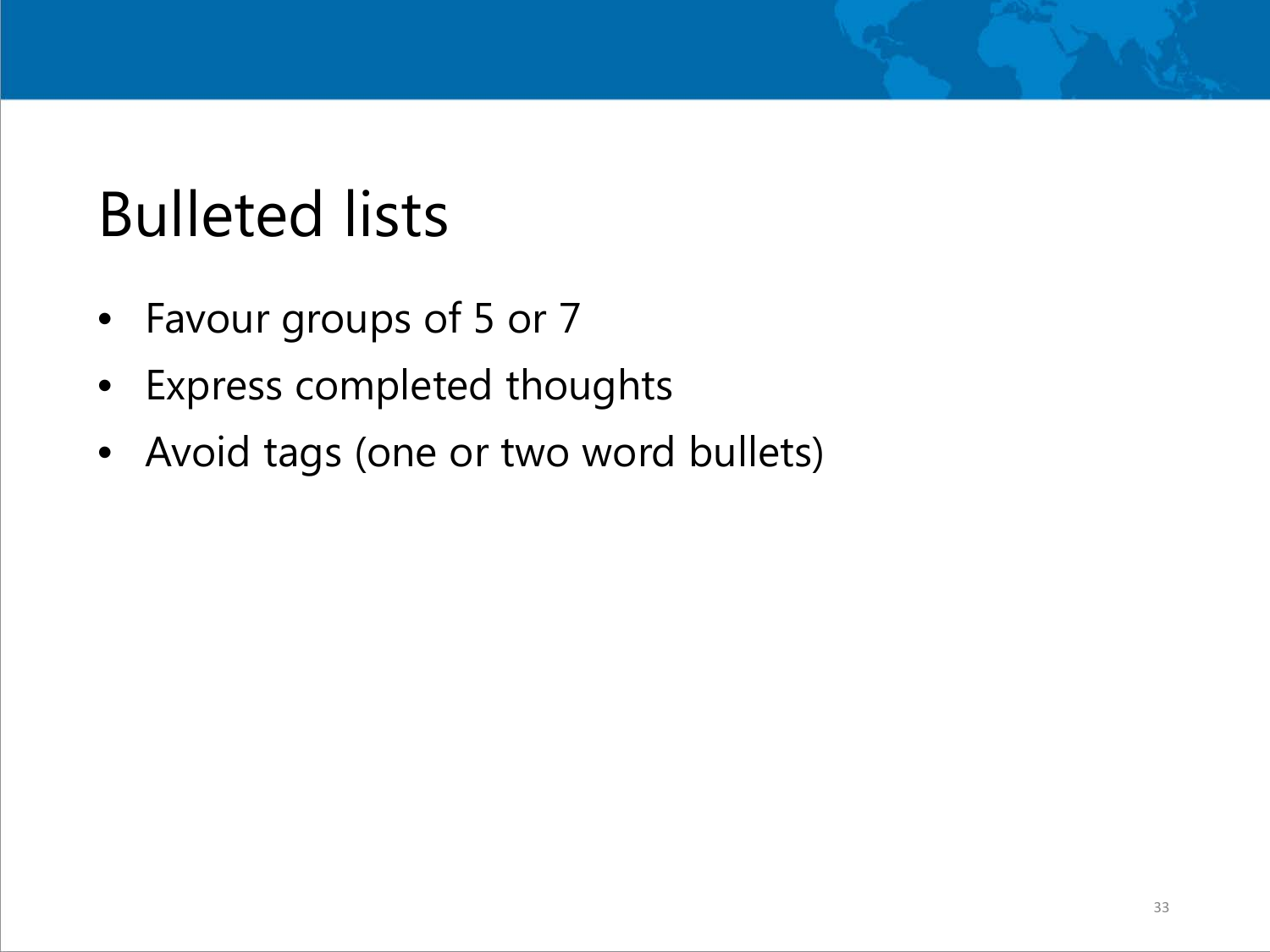#### Charts, photos, graphics

- Pie charts/bar graphs are better than tables
- Graphics simplify understanding
- Use captions to explain content

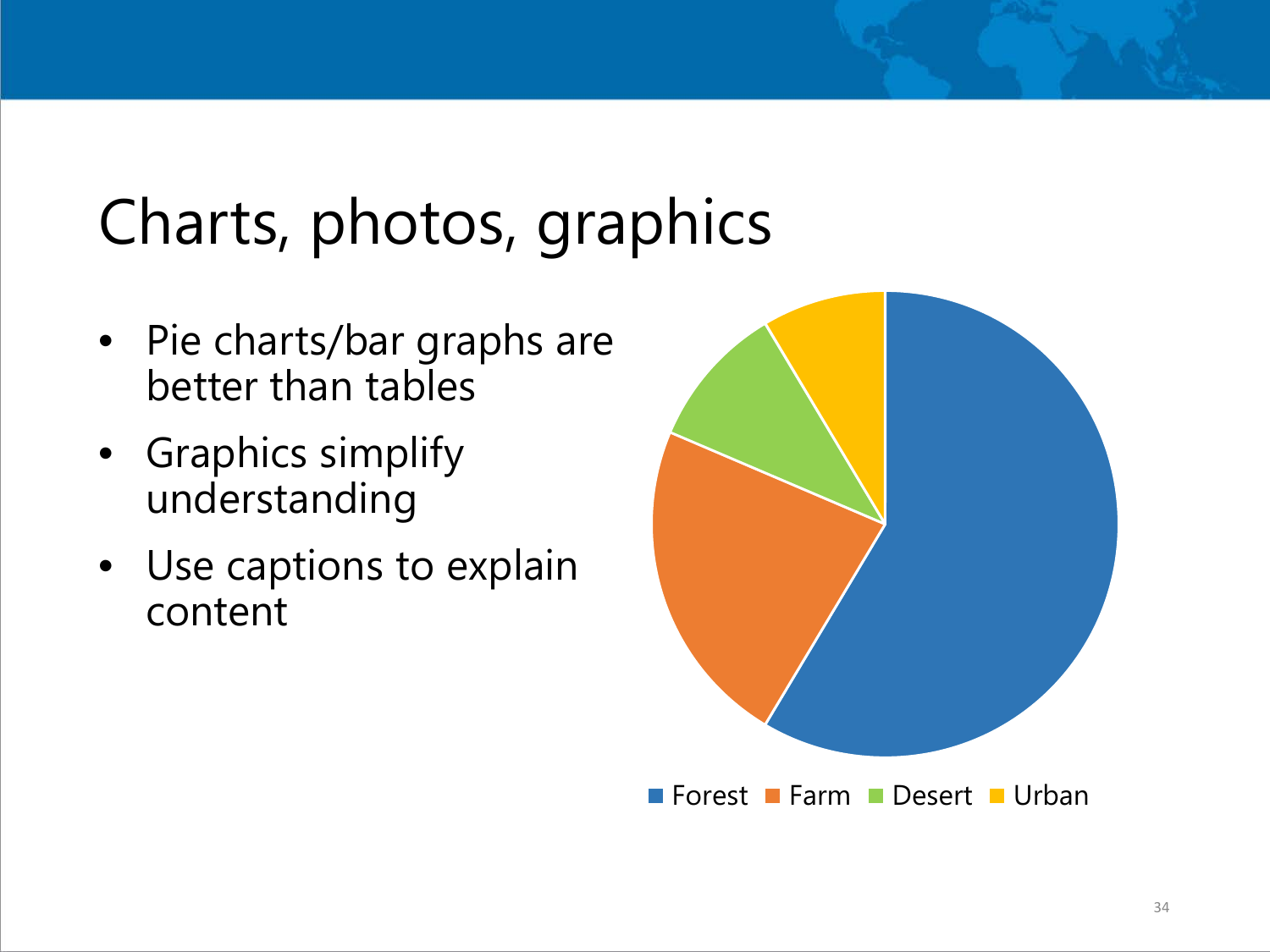# Check your work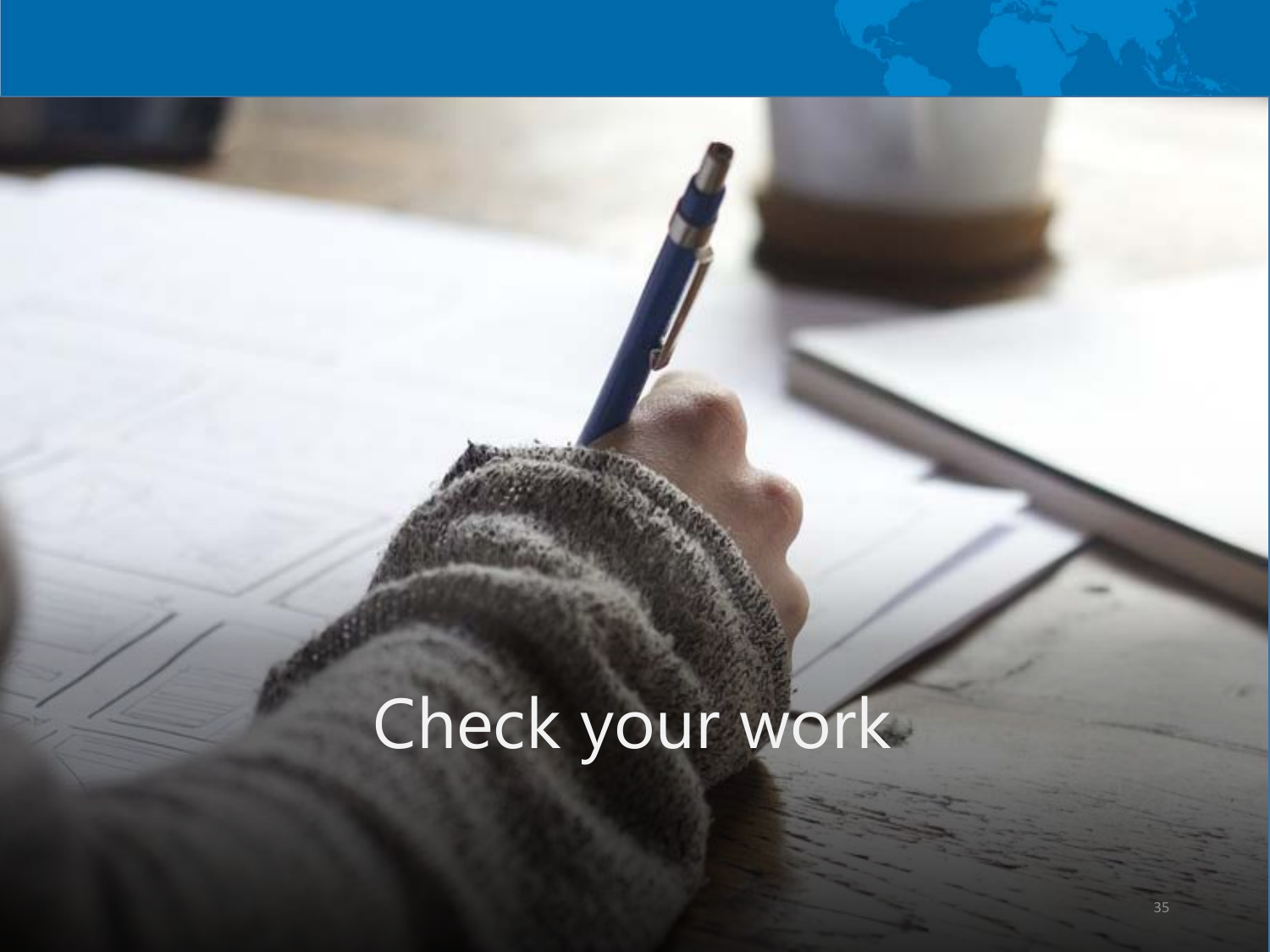#### Think ahead and look back

- Conduct a 20-second test: what stood out?
- Try to make it more user friendly
- Go on a jargon hunt
- Don't overuse statistics
- Check arguments, proof, persuasion
- Build a Q and A package